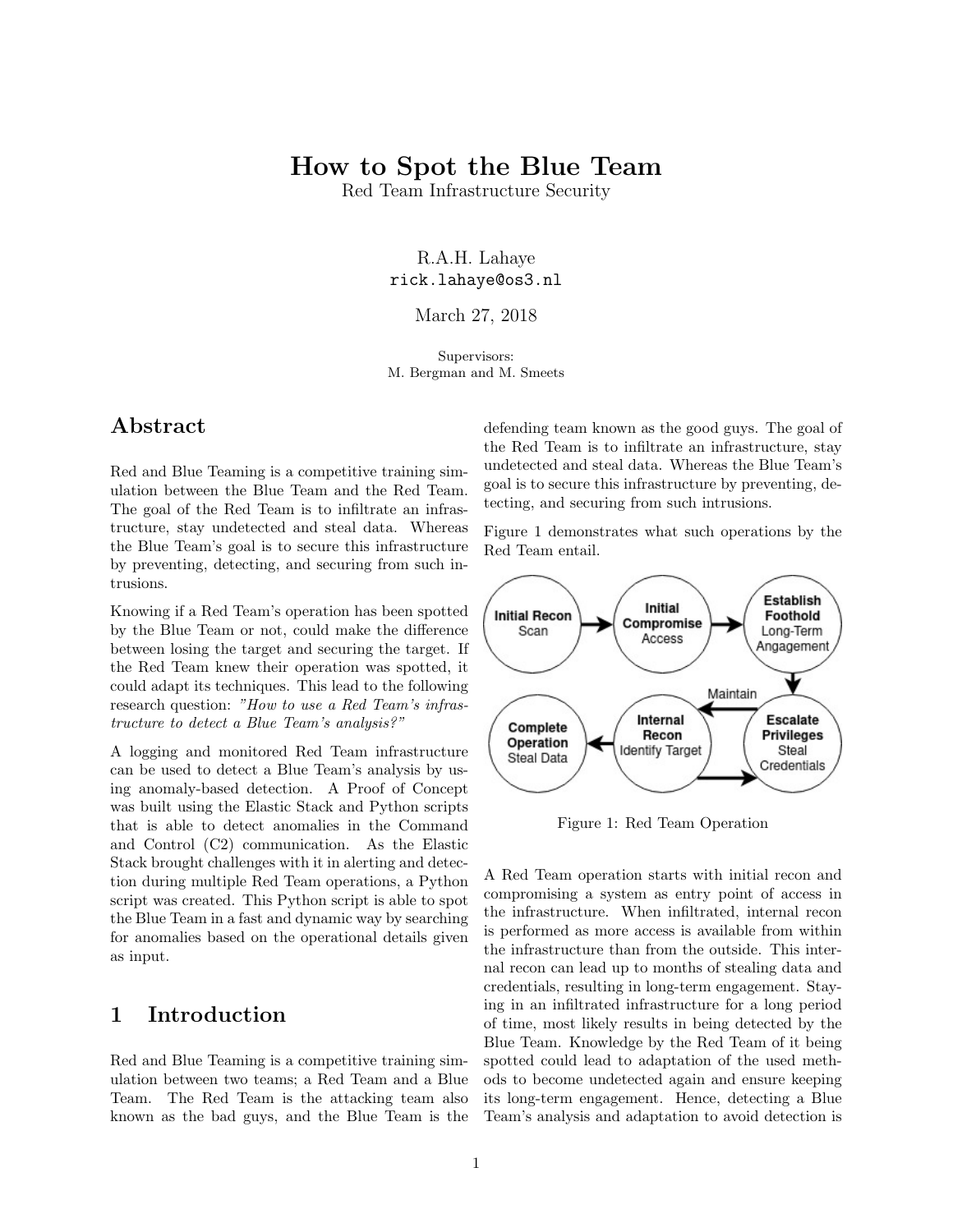a continuous process.

The goal of the project is to find a way to detect Blue Team's actions so that the Red Team can stay undetected and achieve its long-term engagement. This resulted in the following research question: "How to use a Red Team's infrastructure to detect a Blue Team's analysis?"

Some previous research has been done on how Blue Teams and Red Teams operate<sup>[1](#page-1-0)</sup>. Red Teams use particular attack techniques with an infrastructure designed for this purpose[\[1\]](#page-10-0)[\[8\]](#page-10-1), where Blue Teams use defending and detecting techniques such as logging, monitoring, and system hardening[\[4\]](#page-10-2)[\[27\]](#page-11-0). However, no research has been done on detecting Blue Team's analysis of a Red Team's operation. Knowledge of Red Team operations and infrastructures results in knowledge on how to distinguish between legit event and anomalies of a potential Blue Team's analysis. Therefore, first an overview is given on how a Red Team's operation and infrastructure looks like, next an analysis of Remote Access Tool software that is used by Red Teamers, and as last a Proof of Concept that is able to detect a Blue Team's analysis.

## 2 Red Team Infrastructure

A basic Red Team infrastructure has been demonstrated in Figure [2.](#page-1-1) Not all Red Team infrastructures consist of the same structure, although they do often share similarities like a target, a Trusted Third-Party Domain, redirectors, and a Command and Control server. Redirectors and Trusted Third-Party Domains are explained in Section [2.1](#page-1-2) and [2.4](#page-3-0)



<span id="page-1-1"></span>Figure 2: Red Team Basic Infrastructure

As shown in Figure [2,](#page-1-1) most infrastructures are based on the following design concepts[\[8\]](#page-10-1):

- Functional Segregation
- Automation
- Operational Security (OPSEC)
- Trusted Third-Party Domain

### <span id="page-1-2"></span>2.1 Functional Segregation

Functional segregation is the concept of segregating each system based on its function. This results in resilience and agility against the Blue Team by not requiring the disposal of the whole infrastructure when spotted by the Blue Team. Instead, only the particular spotted system can be disposed and recreated. Using this concept, Red Team infrastructures often make use of redirectors to achieve more resilience and concealment. Redirectors are the front-end/edge servers of the Red Team infrastructure that forward traffic from the target to the Command and Control servers. These redirectors provide additional security as they have their own Internet Protocol(IP) address and therefore prevent direct contact with the target[\[30\]](#page-11-1). Redirectors are basically relay servers that filter and forward traffic by using IPtables, proxies, rewrite modules, or other methods. Redirectors can be used for the following functions[\[8\]](#page-10-1):

- Short/long-term C2 (e.g. HTTP(S), DNS, NTP)
- Sectionerving payloads (e.g. HTTP(S), FTP)
- Phishing sites and emails (e.g. HTTP(S), SMTP)

### 2.2 Automation

When a Blue Team's analysis has been spotted, one could decide to create and use a new Red Team infrastructure unknown to the Blue Team. The old infrastructure could then be automatically disposed. Continuous Delivery (CD) or Infrastructure as a Code (IaaC) is typically used to allow fast creation and disposal of a Red Team Infrastructure when it has been spotted[\[8\]](#page-10-1). The advantage of using CD/IaaC is that systems can be treated as disposable and replaceable objects, instead of systems that are complex and indispensable[\[23\]](#page-11-2).

### 2.3 Operational Security

Operational Security (OPSEC) is used to protect the data of a Red Team's infrastructure. OPSEC is the process of protecting information that can be used against the Red Team[\[26\]](#page-11-3). Red Team infrastructures contain sensitive information regarding an operation and therefore security controls are desired. A Red Team infrastructure can have zero, one, or multiple

<span id="page-1-0"></span><sup>&</sup>lt;sup>1</sup>Mostly writings on personal blogs.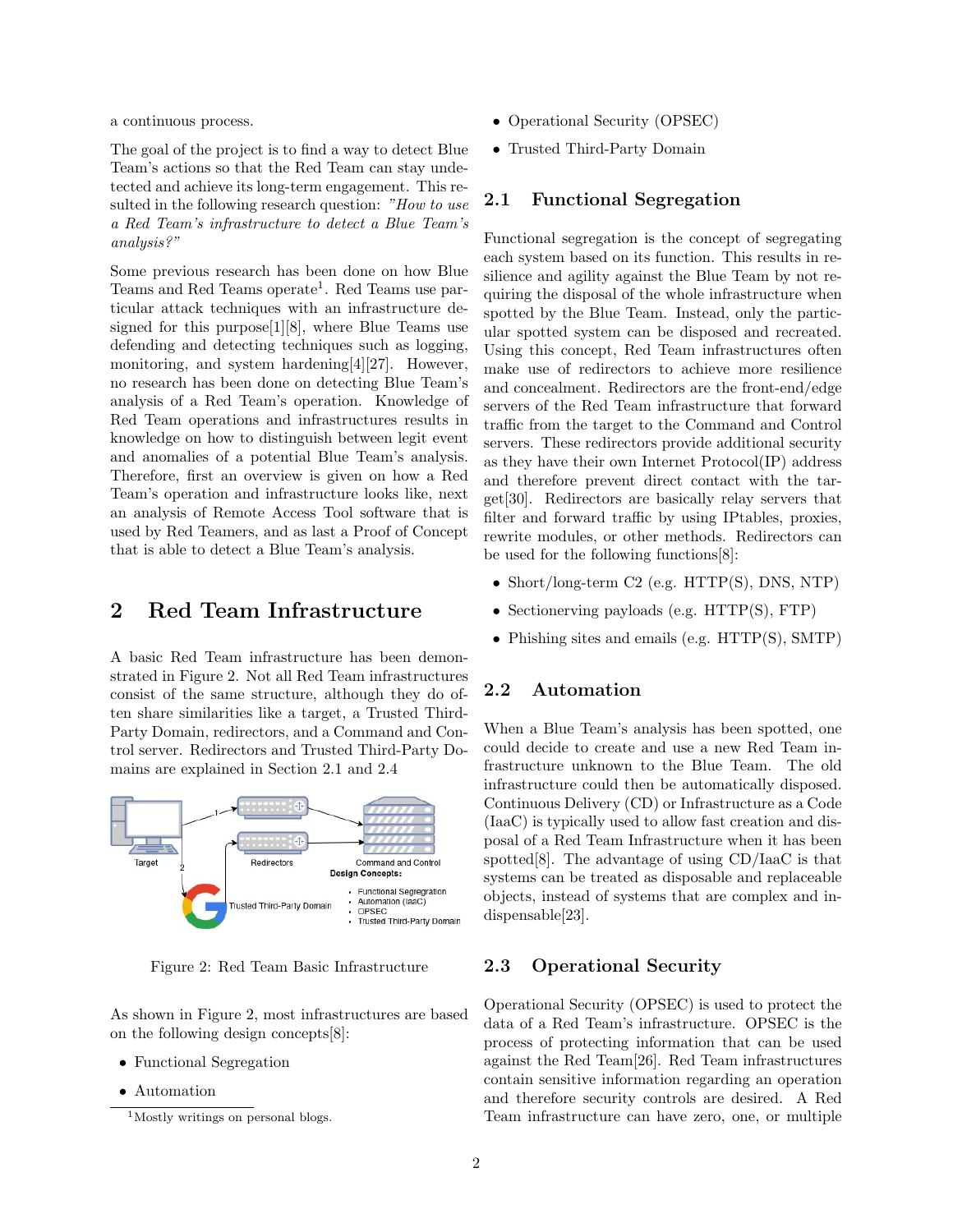security controls implemented. These security controls can be categorized as follows:

- Preventive Security Controls
- Detective Security Controls
- Responsive Security Controls

Some of the security controls have been explained in the following sections. What security is implemented is a trade-off by the Red Team between the risk of implementation and the usability/result of it[\[33\]](#page-11-4).

#### 2.3.1 Preventive Security

Preventive security controls can be used to limit and prevent access to the Red Team infrastructure. Preventive security has the highest risk of implementation due to its impact; too much preventive security results in high levels of complexity where a Remote Access Tool's callback could be blocked, too less security results in higher risk of detection and the potential of being hacked by another party[\[32\]](#page-11-5).

Preventive Security Controls:

- Access Control/Firewall
- Concealment
- System Hardening

Access Control and Firewalls limit access to a system. Limiting access can be done based on multiple characteristics like authentication (username and password authentication, or another type of challenge), IP address, ports, signature on a particular offset in datagram, or particular flags in headers[\[31\]](#page-11-6)[\[37\]](#page-11-7).

The Command and Control servers should only be accessible by team-members and redirectors. Therefore, any untrusted port and Internet Protocol (IP) addresses should be filtered out, and authentication should be present for both the team-members and the redirectors. Access to redirectors could be limited by particular IPs. These IPs can be company or country ranges, or static IPs used by the Command and Control. Though, limiting access by IP gives challenges that are described in Section [4.3](#page-5-0)

Concealment can be used for systems and network traffic. The goal of concealment is to have activity classified as legitimate traffic so it does not raise awareness. Domain fronting can be used to communicate with the redirectors as described in Section [2.4.](#page-3-0) Also encryption is recommended towards and from the redirectors[\[34\]](#page-11-8).

Hardening, also known as system hardening, can be used to harden a system and make it more prone to attacks. System hardening includes software updates and patching. Common hardening guides can be used[\[2\]](#page-10-3).

#### 2.3.2 Detective Security

Detective security controls can be used to detect infiltrations of a Red Team infrastructure when preventive security controls have been bypassed.

Detective Security Controls:

- Monitoring and Logging
- Intrusion Detection System

Monitoring and Logging gives an insight on what activity takes place in the Red Team infrastructure. It can be used as an indicator that a Red Team operation has been detected, or when the Red Team infrastructure has been compromised[\[18\]](#page-11-9).

Intrusion Detection Systems (IDS) can be used to detect counterattacks and anomalies in the Red Team Infrastructure. Using an IDS could show false positives due to the use of exploits and payloads by the Red Team operation[\[7\]](#page-10-4). Note that an IDS cannot be used to detect a Blue Team's analysis as discussed in Section [6.](#page-9-0)

#### 2.3.3 Responsive Security

Lastly, responsive security controls are desired. Responsive security can be used as a response after the detective security controls detected an anomaly. This includes countermeasures or alerting the Red Team.

Responsive Security Controls:

- Alerting
- Disposing

Alerting can be used when the preventive security measures have been bypassed and the detective security measures have detected this. Alerting the Red Team ensures that countermeasures can be taken immediately.

Disposing an infrastructure can be used when a Red Team infrastructure has been compromised, or a Red Team operation has been spotted. After disposing, a new infrastructure can be created with fresh domains and IP addresses[\[32\]](#page-11-5).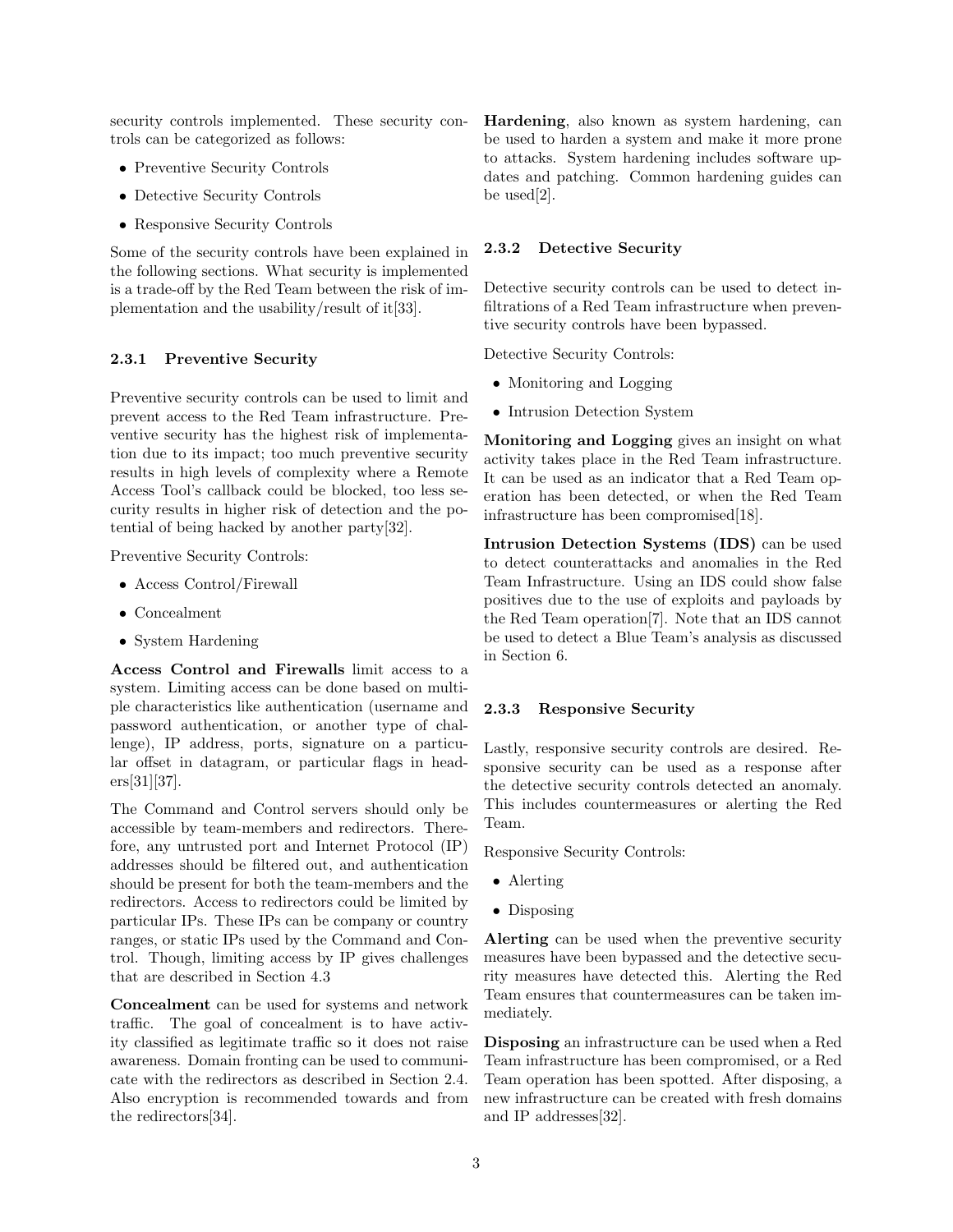## <span id="page-3-0"></span>2.4 Trusted Third-Party Domain

Domain fronting is a technique where a trusted thirdparty provider is used for rerouting traffic towards the Red Team's redirectors, and by this hiding the true endpoint/destination. The idea is to use different domain names at different layers of communication[2](#page-3-1) . Often popular services like Amazon CloudFont, Google App Engine, and Microsoft Azure are used for domain fronting. These services are effective as they use a Content Delivery Network (CDN) which is a network consisting of distributed servers used to deliver content to typically clients from the same geographical location. These CDNs decrypt the request with the trusted domain, and then forward the traffic to the destination host domain that is located in the header[\[28\]](#page-11-10)[\[17\]](#page-11-11).

For example, using domain fronting with HTTPS as communication protocol, traffic will look like the following: DNS query and TLS Server Name will be the trusted provider, and the HTTP packet inside the TLS session[3](#page-3-2) will contain the untrusted domain as destination host in the header[\[17\]](#page-11-11).

Other Trusted Third-Parties can be used as well for Command and Control traffic like file sharing sharing, text paste services, social media, and other services that allow messaging through data.

# <span id="page-3-5"></span>3 Red Team Software Analysis

An analysis was done of Cobalt Strike<sup>[4](#page-3-3)</sup> and Power-shell Empire<sup>[5](#page-3-4)</sup>. Cobalt Strike and Powershell Empire are Remote Access Tools (RAT)/Post-Exploitation Frameworks used by Red Teamers for Red Team operations. These 2 Remote Access Tools, a free one and a commercial one, were chosen because they present the most complete and used frameworks available[\[29\]](#page-11-12). Other Remote Access Tools work in similar way.

Remote Access Tools are used as backdoor to remotely control and access a compromised system. Most of these RATs include a Command and Control server and a payload. The payload is the piece of software that contains the malicious code that needs to be run on the target system, that then calls back to the Command and Control server for instructions[\[20\]](#page-11-13).

An analysis of a payload that communicates over HTTP(S) show that it has the following properties (other protocols would have similar properties):

- Payload has a unique cryptographic hash
- Is focused at successful communication with Command and Control Server
- Uses a protocol for communication (e.g. HTTP(S) or DNS)
- Uses DNS Domain Lookups
- Has a profile that can be customized

Each used payload is unique, resulting in having a unique cryptographic hash. Hashes are used to identify data by mapping data of arbitrary size to data of fixed size. Security appliances use known hashes to detect known malware. Using a unique payload, and therefore unknown to security appliances, could prevent the payload from being detected and blocked.

The main purpose of a payload is to have successful communication with the Command and Control server to send data to, and receive instructions from. This communication makes use of a protocol to send data over that has to appear legitimate and be functional. Examples of well-used protocols are HTTP(S) and DNS.

DNS domain lookups are used to lookup the IP address of the domain to send the data to.

A profile allows the payload to be customized. A profile is used to tell the payload how (what protocol and how it must look like), when (date or time), and whom (domain or IP) to communicate with.

An example of customizable options for a payload that uses HTTP(S) are the following: domain/IP and port to callback to, TLS certificates to be used, time or data to callback at, and what headers fields to set and use like communication URLs and useragents. Options are similar when other protocols are used.

# 4 Detecting Blue Team's Analysis

A Blue Team analysis can in theory be detected by monitoring the Red Team infrastructure for Com-

<span id="page-3-1"></span><sup>2</sup>From an OSI model perspective[\[3\]](#page-10-5).

<span id="page-3-2"></span><sup>3</sup>Hidden from inspection due to end-to-end TLS encryption.

<span id="page-3-3"></span><sup>4</sup>Commercial Post-Exploitation Framework

<span id="page-3-4"></span><sup>5</sup>Free Post-Exploitation Framework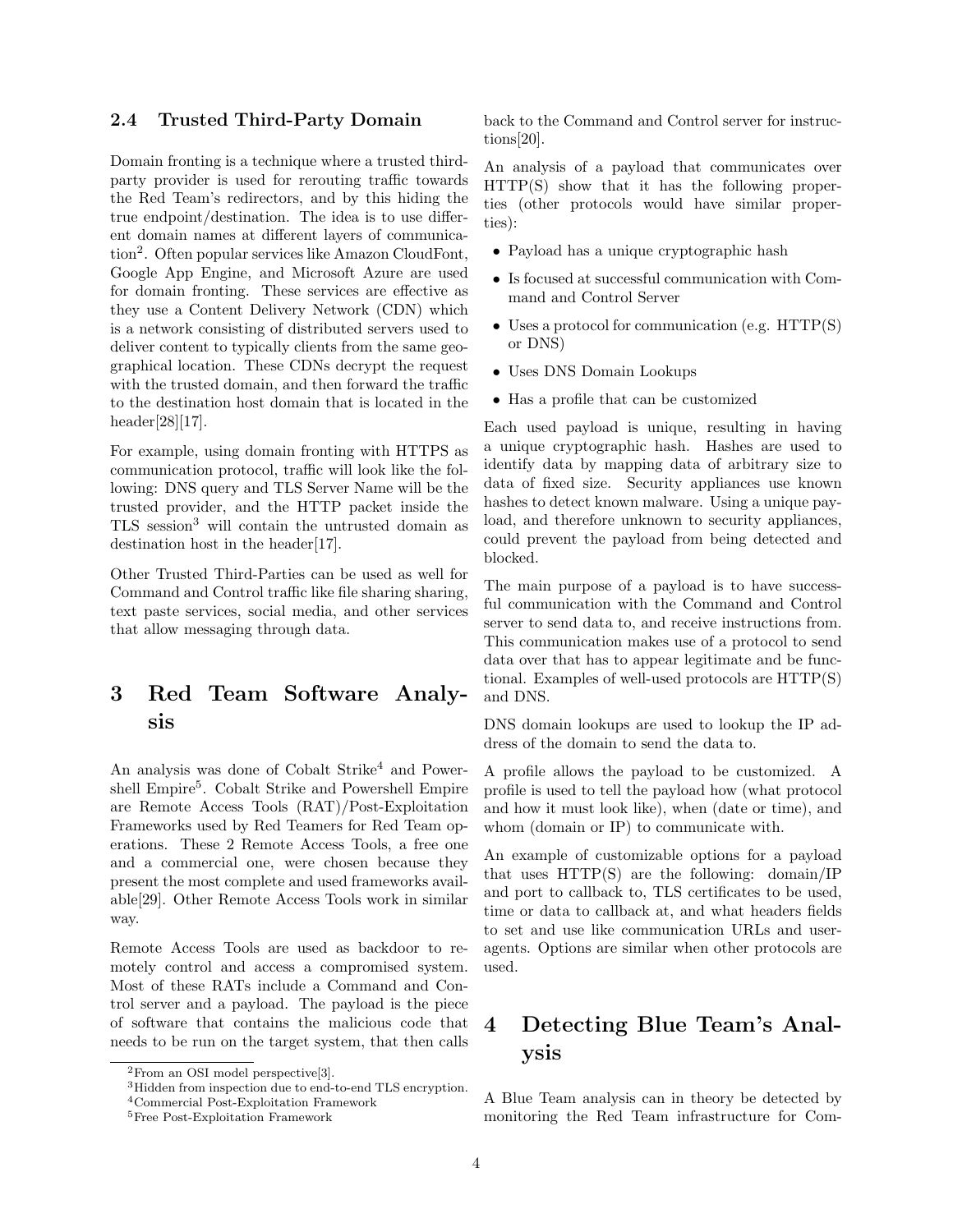mand and Control (C2) communication anomalies. Anomalies can be triggered by Internet scan, or someone with inside knowledge of the payload used by the Red Team operation.

To differentiate between random Internet scans and the Blue Team's analysis, anomalies should only be triggered by events of which can be concluded that its source had inside knowledge of the payload used, and not events of which its source could be automated and randomly generated. Therefore, the Red Team must use unique communication characteristics that cannot be attributed to automated Internet scans, or that are used by other Red Team operations, to make differentiation possible between inside knowledge and Internet scans. Using these unique communication characteristics limit false positives, although preventing false positives at all is not possible due to the unknown factors of how random Internet scans are or will be operating.

An anomaly triggered by a Blue Team's analysis can be defined as the following:

An event that is not legit Command and Control communication, but has similarities to legit Command and Control communication that can only be known when the Red Team's payload has been analyzed.

By using the findings from the analysis done in Section [3,](#page-3-5) a Blue Team's analysis can be detected by monitoring the infrastructure for the following anomaly characteristics:

- Communication Paths<sup>[6](#page-4-0)</sup>
- User-Agent<sup>[6](#page-4-0)</sup>
- Geo Location
- DNS Domain Lookup
- Virustotal Lookup

Depending on the payload, anomaly characteristics can change. The more characteristics are monitored, the higher the chance to detect a Blue Team's analysis. Although 100% detection ratio of a Blue Team's analysis is not possible due to the unknown factors on how the Blue Team is operating.

## <span id="page-4-1"></span>4.1 Communication Paths

Communication paths are used by the payload to communicate with the Command and Control server.

The actual messaging between the payload and the Command and Control server is being put in a file that gets identified by using the communication path. Depending on the configuration of the payload, one or multiple communication paths can be used. An example of a payload's communication paths are the following:

- /legit/communication/uri/to/filter/with/get.php
- /legit/communication/uri/to/filter/with/news.php
- /legit/communication/uri/to/filter/with/login/ process.php

When an operation has been spotted by the Blue Team, the Blue Team can analyze communication paths that has similarities to the paths used by the payload like:

- /legit/communication/uri/to/filter
- /legit/communication/uri/to/filter/index.html
- /legit/communication/uri/to/filter/with/login

It is recommended to use long and unique paths for the payload to prevent false positives generated by random Internet scans, and to increase the chance that one or multiple sub-paths get analyzed by the Blue Team.

An anomaly would be any communication path being accessed that is not used by the payload, but has similarities to it that can only be known when an analysis has been done.

### <span id="page-4-2"></span>4.2 User-Agent

The user-agent is part of a standard HTTP Header and is used when accessing any of the previous communication paths described in Section [4.1.](#page-4-1) This field is set by browsers and other web applications to let the server know what client/agent is used for accessing the file located at the communication path.

Most payloads can be configured to use a particular user-agent. For example: "Mozilla/5.0 (Windows NT 6.1; WOW64; Trident/7.0; rv:11.0) like Gecko". If the communication paths are accessed by other clients than the payload, and the user-agent has not been set accordingly, the user-agent will be different than the one used by the payload. An example of a different user-agent is the following: "Mozilla/5.0 (Windows NT 6.1) AppleWebKit/537.36 (KHTML, like Gecko) Chrome/41.0.2228.0 Safari/537.36".

An anomaly would be access to a Command and Control communication path with a user-agent different

<span id="page-4-0"></span> $6$ Only when  $HTTP(S)$  is used, though with other protocols other header fields could be used instead.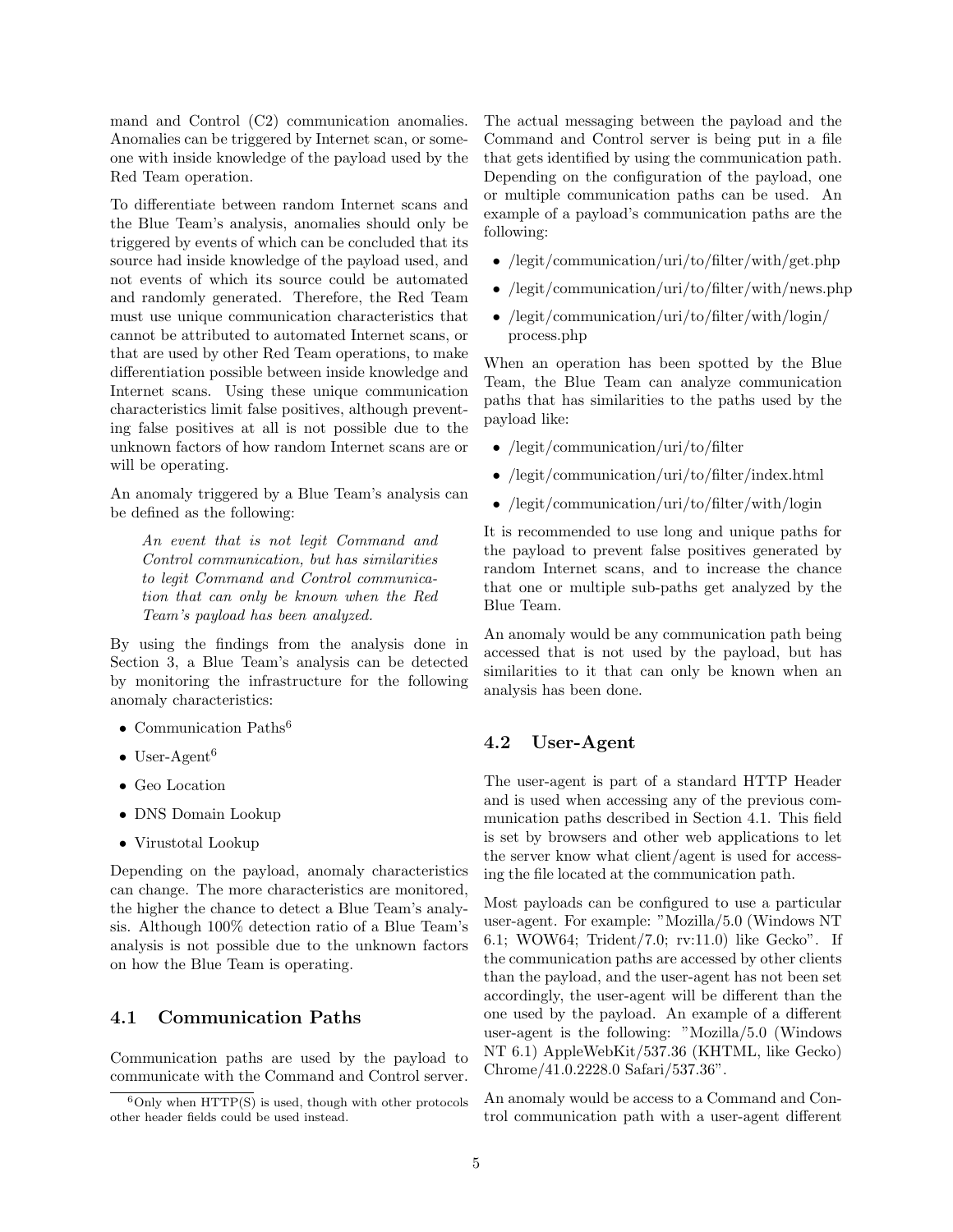from the one used by the payload. Keep in mind the client sets the user-agent, and therefore can be spoofed.

## <span id="page-5-0"></span>4.3 Geo Location

When any of the HTTP(S) communication paths are accessed, the server knows the source IP address to route the traffic back to. This source IP can be used to generate a potential geographical location. If a Red Team operation takes place in a particular country, it is expected to only have IPs communicating with the communication paths from or around this particular location.

For example, when a Red Team operation takes place in The Netherlands, it is unexpected to have IPs from Russia accessing the communication paths. However, false positives can occur with traveling employees, the use of Virtual Private Networks (VPNs), wrong mapping of IP to location by the Geo Location provider used, or the fact that IP addresses and ranges can change ownership and therefore its location. An anomaly would be any communication to communication paths from an unexpected location.

One could also look at IP addresses. An anomaly would be any communication from an IP address that was not first used for Command and Control communication. Though this could give some false positives as well due to traveling employees and the use of multiple uplinks (e.g. when loadbalancing, mobile, WAN, or satellite is used).

## <span id="page-5-2"></span>4.4 DNS Domain Lookup

DNS domain lookups are used by the payload, or more precisely the target's operating system, to lookup the IP address to send traffic to. An example of a domain name for a Red Team operation is the following: "rt-1.very.legit.domain.tours.prac.os3.nl". In the case of the Red Team operation being spotted by the Blue Team, the Blue Team could do an analysis (query) of any of the sub-domains for example: "legit.domain.tours.prac.os3.nl". An anomaly would be a lookup that does not match the domain, but match a particular prefix of that domain. An example of a prefix for the domain used by the operation is: "\*.domain.tours.prac.os3.nl".

An anomaly shows that someone is resolving a subdomain that should not have been known, and therefore had inside knowledge of the full domain used. To decrease the chance of false positives by Internet scans, one should use unique and long sub domains that can not be generated or guessed. Though this could raise suspicion by the Blue Team in the first place.

## <span id="page-5-3"></span>4.5 Virustotal Lookup

Virustotal.com is a well-known and well-used website that uses multiple vendors to scan files for malware. One could upload a file, or search for one by using URLs, IP addresses, domains, or cryptographic hashes[\[35\]](#page-11-14). When a Red Team operation have been spotted, and the Blue Team has their hands on the used payload, it could have been uploaded to Virustotal for a malware scan. Therefore, one could check if the cryptographic hash of the payload is known to Virustotal or not<sup>[7](#page-5-1)</sup>. When Virustotal knows the payload's hash, it does not necessarily mean that the Blue Team sent the file for analysis, as it could have been automated as well. Some security appliances and software upload incoming files automatically to scan for malware.

## 4.6 Post-Detecting Blue Team's Analysis

After a Blue Team's analysis has been detected, the Red Team can change its methods to become undetected again. The Red Team can move to another target system in the infiltrated infrastructure, change its payload's communication properties that are described in Section [3,](#page-3-5) or dispose and create a new Red Team infrastructure that is unknown to the Blue Team. The old Red Team infrastructure can be left up and running as a decoy, or be destroyed.

# 5 Proof of Concept

A Proof of Concept was created that had to match the following requirements:

- Able to detect a Blue Team's analysis of a Red Team's operation
- Usable for multiple Red Team operations
- Should not be triggered by random Internet scans

<span id="page-5-1"></span><sup>7</sup>Other websites can be searched for as well.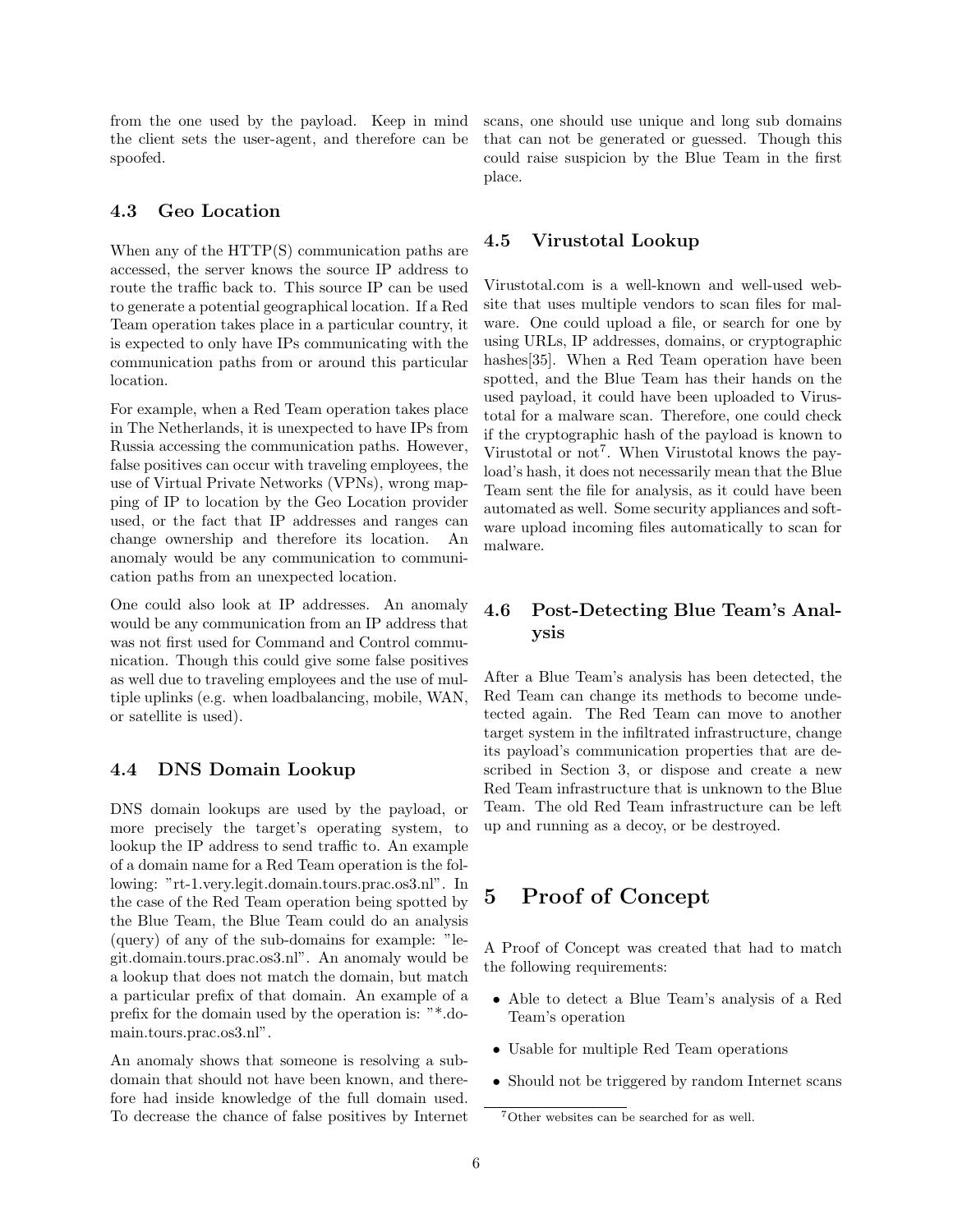## 5.1 Infrastructure

Figure [3](#page-6-0) shows the created infrastructure to detect a Blue Team's analysis.



<span id="page-6-0"></span>Figure 3: Red Team Logging Infrastructure

#### 5.1.1 Logging Server

The logging server is running Elastic Stack version 6.1.1 with Bind version 9.10 as an authorative nameserver.

Elastic Stack is a suite consisting out of Elasticsearch, Logstash, and Kibana. The company Elastic describes the stack as the following:

"Elasticsearch is a search and analytics engine. Logstash is a serverside data processing pipeline that ingests data from multiple sources simultaneously, transforms it, and then sends it to a "stash" like Elasticsearch. Kibana lets users visualize data with charts and graphs in Elasticsearch"[\[16\]](#page-11-15)

Elasticsearch acts as the database to hold all logging. Logstash is used to filter and sort all data before it gets send to Elasticsearch and saved. The configuration that was used is the default configuration recommended by the Elastic Stack and Product Documentation[\[11\]](#page-10-6).

Bind is an open source authorative DNS nameserver that is able to resolve DNS queries[\[6\]](#page-10-7). The logging server is running Bind as authoritative nameserver for the domain "tours.prac.os3.nl". The zone contains records for the redirectors at the domain "rt-1.very.legit.domain.tours.prac.os3.nl". Logstash is used to parse the query logging of Bind and then sends it to Elasticsearch after filtering. This implementation ensures that DNS domain lookup anomalies can be spotted as described in Section [4.4.](#page-5-2) The configuration file of Logstash can be seen in Appendix Figure [4,](#page-12-0) and the log output in Elasticsearch in Appendix Figure [5.](#page-13-0)

#### 5.1.2 Redirector

The redirector is running NGINX version 1.10.3 as a reverse proxy and Packetbeat version 6.1.2.

NGINX is a web server that supports caching, loadbalancing, proxying and more[\[25\]](#page-11-16). Running NGINX as a reverse proxy allows requests being passed away to another server without the requester being aware of this. In the Proof of Concept it pass requests to the Command and Control server and back[\[24\]](#page-11-17). This ensures that a target system never directly connects to the Command and Control server during an operation. In the Proof of Concept NGINX also decrypts SSL/TLS traffic before passing it to the Command and Control server. The NGINX configuration file can be seen in Appendix Figure [6.](#page-14-0)

Packetbeat is a network packet analyzer that is able to send data over TLS to Logstash or Elasticsearch. In the Proof of Concept, data is sent to Logstash as it provides the option to do additional filtering and altering of the data. Logstash sends the source IP from packets through a Geographical IP Lookup service providing the location of the IP address[\[13\]](#page-10-8), and scans data for user-agents[\[15\]](#page-11-18). This implementation ensures that communication path, user-agent, and Geo location anomalies can be spotted as described in Section [4.1,](#page-4-1) [4.2,](#page-4-2) and [4.3.](#page-5-0) The Logstash configuration file used can be seen in Appendix Figure [7,](#page-14-1) and the log output in Elasticsearch in Appendix Figure [8](#page-15-0) and [9.](#page-16-0)

#### 5.1.3 Command and Control Server

The Command and Control server is running the Remote Access Tools Cobalt Strike and Powershell Empire. These tools also generate the used payloads for an operation, and are therefore stored on the filesystem. These payloads are monitored by a Virustotal Script.

Virustotal Script is a Python script running on the Command and Control server that generates a hash of the used payloads, and then sends it to Logstash on the logging server. Logstash uses the Virustotal API to gather information whether or not the hash has been scanned by Virustotal[\[36\]](#page-11-19). This implementation ensures that Virustotal anomalies can be spotted as described in Section [4.5.](#page-5-3) The Python source code can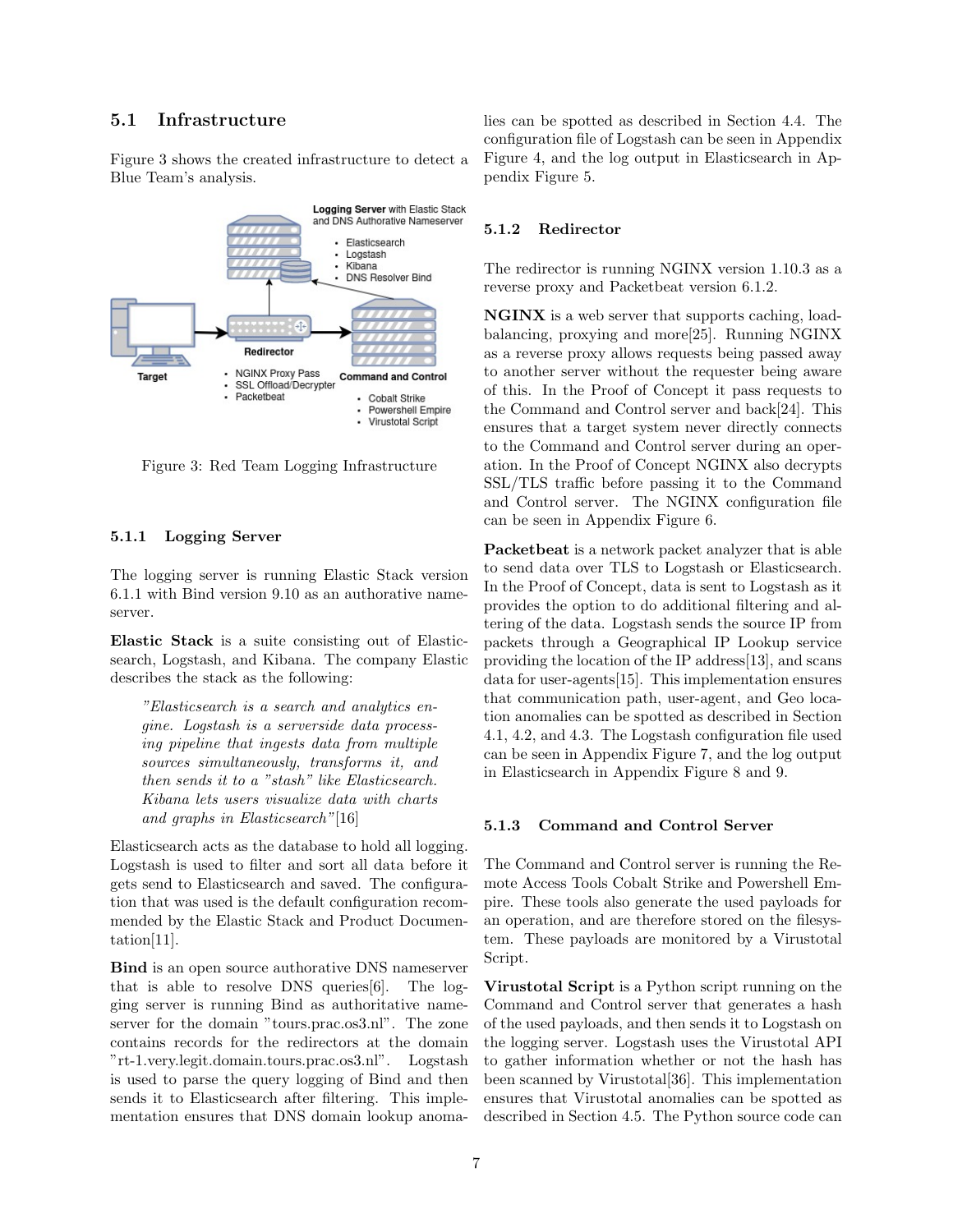be seen in Appendix Figure [12,](#page-18-0) the Logstash configuration file in Appendix Figure [10,](#page-17-0) and the log output in Elasticsearch in Appendix Figure [11.](#page-17-1)

### <span id="page-7-0"></span>5.2 Detection

With use of the created infrastructure, all logging is sent to Logstash first, and then to Elasticsearch. Using Kibana, Elasticsearch's Front End Visualization Tool, these logs can be searched, viewed, and visualized. Detecting a Blue Team's analysis can be done by only displaying logs that match particular criteria that represent an anomaly. Matching these particular criteria can be done by using filters. Filters are used to display logs that match a particular condition by using operators. The following operators are available: is, is not, is one of, is not one of, is between, is not between, exists, does not exist[\[12\]](#page-10-9).

#### 5.2.1 Communication Paths

The following filters are used to detect communication path anomalies:

| Field | Operator   Value |                                       |
|-------|------------------|---------------------------------------|
| Path  | is not one       | Payload's $path1$ ,                   |
|       | of               | path <sup>2</sup> , path <sup>x</sup> |
| Path  | 1S               | Payload's path pre-                   |
|       |                  | fix                                   |

#### 5.2.2 User-Agent

The following filters are used to detect user-agent anomalies:

| Field      | Operator   Value |                                       |
|------------|------------------|---------------------------------------|
| Path       | is one of        | Payload's $path1$ ,                   |
|            |                  | path <sup>2</sup> , path <sup>x</sup> |
| User-agent | is not           | Payload's<br>user-                    |
|            |                  | agent                                 |

Table 2: Filters for User-Agent Anomalies

#### 5.2.3 Geo Location

The following filters are used to detect geo location anomalies:

| Field        | Operator   Value |                                       |
|--------------|------------------|---------------------------------------|
| Path         | is one of        | Payload's $path1$ ,                   |
|              |                  | path <sup>2</sup> , path <sup>x</sup> |
| Country_name | is not           | Country of the op-                    |
|              |                  | eration                               |

Table 3: Filters for Geo Location Anomalies

#### 5.2.4 DNS Domain Lookup

The following filters are used to detect DNS domain lookup anomalies:

| Field          | Operator   Value |                    |
|----------------|------------------|--------------------|
| Query_resolver | is not           | Domain used by op- |
|                |                  | eration            |
| Query_resolver | is               | Domain prefix used |
|                |                  | by operation       |

Table 4: Filters for DNS Domain Lookup Anomalies

#### 5.2.5 Virustotal Lookup

The following filter is used to detect Virustotal (VT) anomalies:

| Field                | Operator   Value |  |
|----------------------|------------------|--|
| $Resposecode$ is not |                  |  |

Table 5: Filters for Virustotal Lookup Anomalies

A response code of 0 shows that the hash is not known by Virustotal, and therefore has not been scanned.

### <span id="page-7-1"></span>5.3 Python Query Script

The filters described in Section [5.2](#page-7-0) can be used to detect a potential Blue Team's analysis. However, creating these filters requires the operational details of an operation and takes time duo to the fact that no API is available, especially with multiple ongoing Red Team operations. Even though these filters can be created by using the Domain Specific Language (DSL) language, a language used to query Elasticsearch, it still takes a lot of time to rewrite the filters to the DSL language, and requires knowledge of the DSL syntax[\[14\]](#page-11-20). Basically, all filters are DSL queries as Kibana rewrites the filters in the background to query Elasticsearch.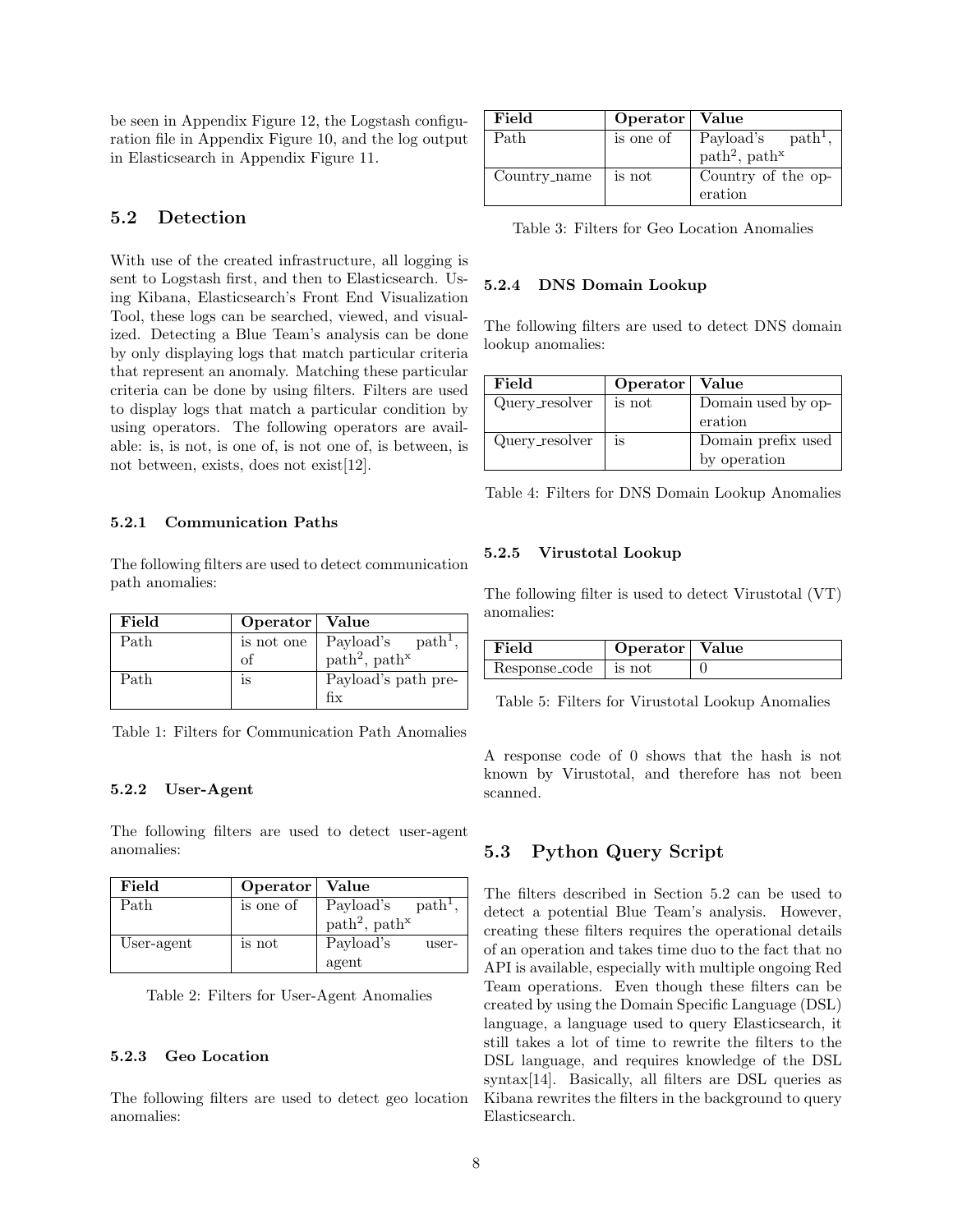When the Red Team detects a Blue Team's analysis, the Red Team changes their methods to become undetected again. This results in a change of operational details which then results in the filters not being able to detect anomalies anymore. New filters have to be created to detect anomalies again. Getting the right information with the right filters can be complex with multiple ongoing Red Team operations. Furthermore, Elasticsearch or Kibana also dont have free and working alerting options.

Therefore, a Python Query script was created that is able to query Elasticsearch to search for anomalies without the need of creating filters first or having knowledge of the DSL search language. By not having to create these filters, anomalies can be searched for in a fast manner based on the operational details supplied as input. The script makes use of the high level Elasticsearch Python library named "elasticsearch-dsl" to query Elasticsearch. This library can query Elasticsearch using plain text or the DSL language[\[19\]](#page-11-21). The script requires the operational details of the operation as input, and rewrites these details to queries in the DSL language. It then outputs the found anomalies and its related logs. As the script is written in Python, it can easily be adapted to output to syslog, e-mail, or an API for social media messaging for alerting possibilities.

What input operational details can be supplied can be seen in Appendix Figure [13,](#page-19-0) and the output of the Python Query script in Appendix Figure  $14^8$  $14^8$ .

## 5.4 Experiments

The following experiments were done to prove the detectability of the Python Query Script:

- 1. Access communication paths that have the same prefix/URI (and are therefore similiar) but are different than the ones used by the payload
- 2. Access communication paths with a different useragent than the one used by the payload
- 3. Access communication paths from a different location other than the location of the C2 communication
- 4. DNS Domain Lookup of a sub-domain that has the same prefix (and are therefore similiar) but is different than the one used by the payload
- 5. Upload the payload to Virustotal

For each experiment, the Red Team operation had the following characteristics:

- Communications paths used:
	- /legit/communication/uri/to/filter/with/get.php
	- /legit/communication/uri/to/filter/with/news.php
	- /legit/communication/uri/to/filter/with/login/ process.php
- User-agent is Mozilla/5.0 (Windows NT 6.1; WOW64; Trident/7.0; rv:11.0) like Gecko
- Location maps to The Netherlands
- Domain is rt-1.very.legit.domain.tours.prac.os3.nl
- Hash of unique payload is unknown to Virustotal

In experiment 1, a communication path was accessed that has similarities to the one used by the payload; "/legit/communication/". Accessing this path resulted in an anomaly detected with the Python script.

In experiment 2, a communication path was accessed with a user-agent different than the one used by the payload; "Mozilla/5.0 (Windows NT 10.0; Win64; x64) AppleWebKit/537.36 (KHTML, like Gecko) Chrome/46.0.2486.0 Safari $/537.36$  Edge $/13.10586$ ". Using this user-agent resulted in an anomaly detected with the Python script.

In experiment 3, a communication path was accessed from a different location that the location expected from the operation; "Russia". Accessing the communication path from this location resulted in an anomaly detected with the Python script.

In experiment 4, a DNS domain lookup was done that has similarities to the one used by the payload; "legit.domain.tours.prac.os3.nl". This DNS domain lookup resulted in an anomaly detected with the Python script.

In experiment 5, the unique payload used by the Red Team operation was uploaded to Virustotal. This upload resulted in an anomaly detected with the Python script.

The results of above experiments can be seen in Figure [6.](#page-9-1)

<span id="page-8-0"></span><sup>8</sup>The version on Github also shows what events triggered the anomaly[\[22\]](#page-11-22)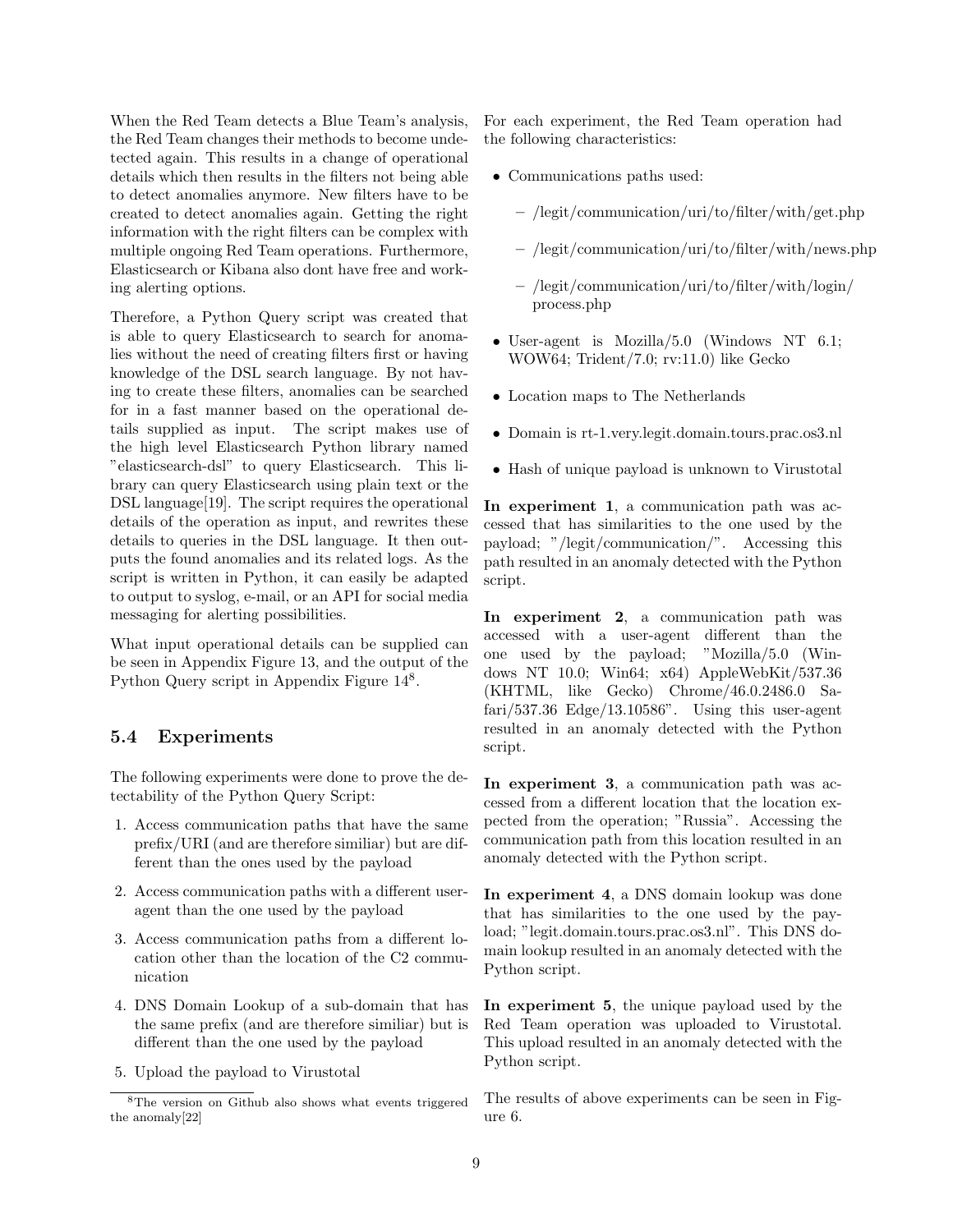| Experiment                   | Detected |
|------------------------------|----------|
| 1 Communication path anomaly | Yes      |
| 2 User agent anomaly         | Yes      |
| 3 Geo location anomaly       | Yes      |
| 4 DNS domain lookup anomaly  | Yes      |
| 5 Virustotal anomaly         | Yes      |

<span id="page-9-1"></span>Table 6: Experiments Anomaly Detection

## <span id="page-9-0"></span>6 Discussion

This research has the following discussion points:

- Elastic Stack
- Intrusion Detection Systems
- Kibana API
- Kibana Alerting
- Python Query Script

## 6.1 Elastic Stack

Elastic Stack has been used because it provides a free, open-source, and fast solution for saving logging information, while also providing means to search, manip-ulate and visualize this information<sup>[9](#page-9-2)</sup>. Elastic Stack can also contain logging other than the logging from the Red Team infrastructure, resulting in having everything in one place. Yet, the Elastic Stack in the Proof of Concept showed challenges in flexibility with multiple Red Team operations and change in operational details. Therefore, the Python Query script was created.

#### 6.2 Intrusion Detection Systems

Intrusion Detecton Systems (IDS) would not suffice for detecting a Blue Team's analysis. For example, a signature-based IDS like Snort does not allow rules like; if string contains word, but is not a complete match[\[5\]](#page-10-10). Using an IDS to detect the Blue Team would require large amounts of rules to find an anomaly. Even when an anomaly-based IDS is used, for example with Machine Learning, it is not intelligent enough to detect a Blue Teams analysis when multiple Red Team operations are taking place. This is not the case when a more flexible framework is used that allows dynamic rules/filtering like the Elastic Stack.

### 6.3 Kibana API

There exists a community created API for Kibana that allows importing and exporting Dashboards. A dashboard consist of visualizations that are made of filters. Therefore, creating filters is still a time consuming task that needs to performed manually. One of the reasons why the Python Query script was created is to remove the time intensive task of creating filters. Unfortunately, it is not possible to use this API for creating filters and push them to Kibana, as it requires that the filters already exist[\[21\]](#page-11-23).

## 6.4 Alerting

Elasticsearch and Kibana have no alerting possibilities that are freely available as stated in Section [5.3.](#page-7-1) There exist a paid plugin for Elasticsearch named X-Pack that contains alerting possibilities[\[10\]](#page-10-11), and a free plugin named ElastAlert by Yelp[\[38\]](#page-11-24). ElastAlert deemed not sufficient because of its inconsistent documentation and its broken wildcard rule, and could therefore not be used[\[9\]](#page-10-12). Hence, the Python Query script was created that outputs to the console.

## 6.5 Python Query Script

As stated in Section [5.3,](#page-7-1) the Python Query script was created to allow searching Elasticsearch for anomalies without the need of creating time-intensive filters first. The script writes queries with the DSL language to detect anomalies based on the operational details that are given as input. Otherwise, filters would have to be created for each operation, and again after an operation changes its operational details. As the script is written in Python, it could easily be adapter to output to syslog, e-mail, or an API for social media messaging instead of the console.

## 7 Conclusion

A logging and monitored Red Team infrastructure can successfully be used to detect a Blue Team's analysis. This detection is typically based on anomaly detection and requires knowledge of the Red Team's operation and its used tools.

<span id="page-9-2"></span><sup>9</sup>Similar software like Zabbix or Solr might be sufficient as well.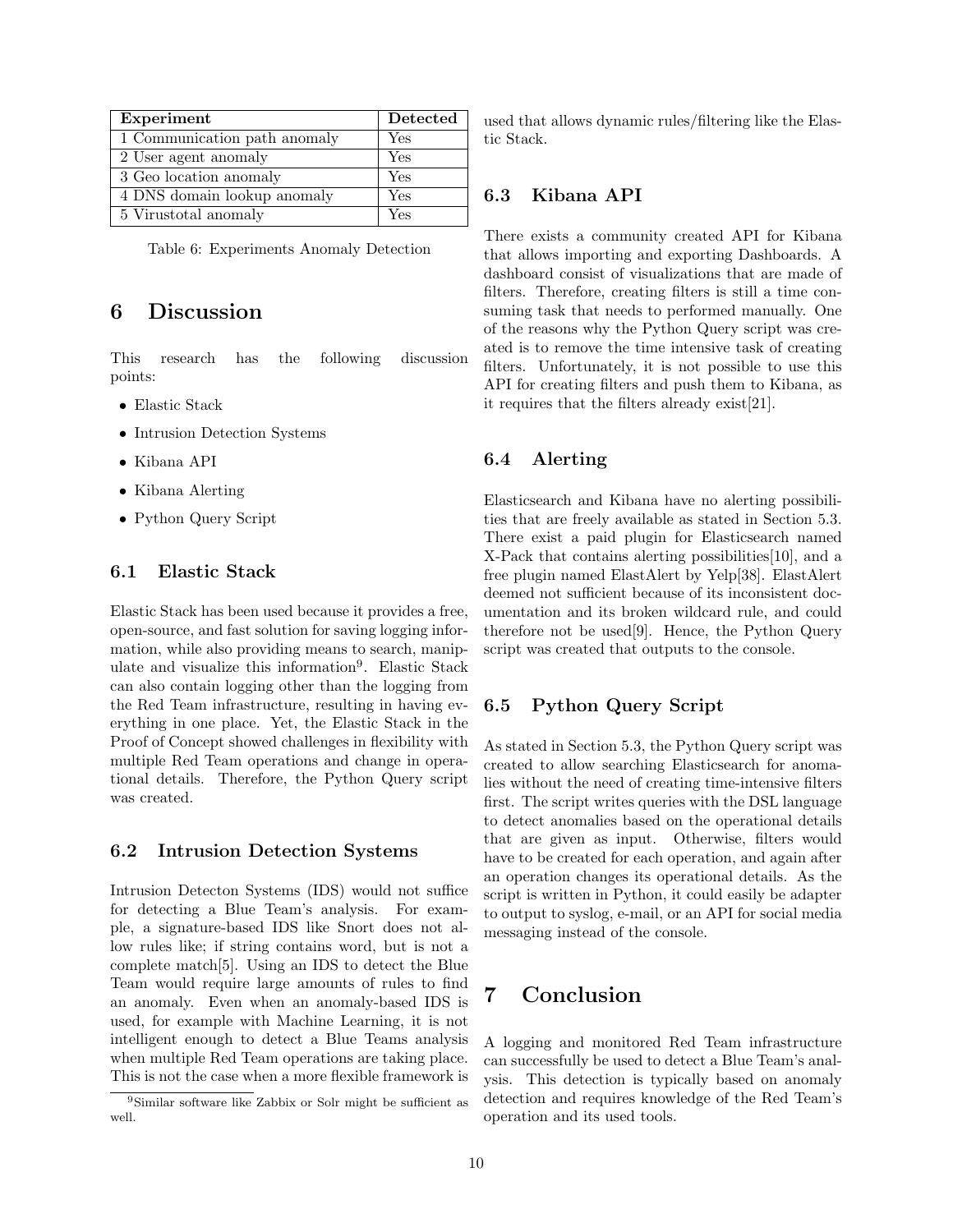An analysis of the Remote Access Tools Cobalt Strike and Powershell Empire showed that these tools work by communicating between the payload at the infiltrated target, and the Command and Control server. This communication has particular characteristics which are useful for anomaly detection. An anomaly is communication that does not present legit Command and Control communication, yet show similarities to traffic that can only be known when an analysis has taken place.

The Proof of Concept successfully detects anomalies by monitoring the Command and Control communication and Virustotal. Setting up the monitoring for detection is a time extensive task due to the creation of suitable filters for each Red Team's operation. Especially due to the fact that these filters need to be altered when the communication characteristics of the Red Team operation changes.

Therefore, a Python Query script was created that solves these challenges by searching Elasticsearch in a fast and flexible manner, without the need of creating and maintaining these filters. This script provides a more dynamic search tool than Kibana to search for anomalies depending on the operational characteristics supplied as input.

## 7.1 Future Work

Recommendations for future work are the following:

- Kibana Alerting Plugin
- Python Query Script
- Learning an Operation

## 7.1.1 Kibana Alerting Plugin

A free alerting plugin can be a useful addition as it does not require any additional tooling or scripts like Python. Such a plugin would allow alerting possibilities based on created filters.

## 7.1.2 Python Query Script

Another recommendation for future work is further developing the Python Query script. The script is built as Proof of Concept and therefore not deemed production proof. The script could be extended to detect anomalies based on other communication characteristics, or its output could be improved.

### 7.1.3 Learning an Operation

Lastly, a tool that is able to learn an operation without the need of operational details as input. Learning a Red Team operation, or more precisely the Command and Control communication, could be done by using Machine Learning.

## References

- <span id="page-10-0"></span>[1] ATT&CK Matrix. 2018. URL: [https : / /](https://attack.mitre.org/wiki/ATT%5C&CK_Matrix) [attack.mitre.org/wiki/ATT%5C&CK\\_Matrix](https://attack.mitre.org/wiki/ATT%5C&CK_Matrix).
- <span id="page-10-3"></span>[2] Simeon Blatchley. Hardening The Linux Sys $tem. 2016. \text{ URL: `https://www.sans.org/">https://www.sans.org/`$ [media/score/checklists/LinuxCheatsheet\\_](https://www.sans.org/media/score/checklists/LinuxCheatsheet_2.pdf) [2.pdf](https://www.sans.org/media/score/checklists/LinuxCheatsheet_2.pdf).
- <span id="page-10-5"></span>[3] Neil Briscoe. "Understanding the OSI 7-layer model". In: PC Network Advisor 120.2 (2000).
- <span id="page-10-2"></span>[4] Colin Chisholm. Boiling the Ocean: Security Operations and Log Analysis. 2016. URL: [https : / / www . sans . org / reading - room /](https://www.sans.org/reading-room/whitepapers/logging/boiling-ocean-security-operations-log-analysis-36867) [whitepapers / logging / boiling - ocean](https://www.sans.org/reading-room/whitepapers/logging/boiling-ocean-security-operations-log-analysis-36867)  [security-operations-log-analysis-36867](https://www.sans.org/reading-room/whitepapers/logging/boiling-ocean-security-operations-log-analysis-36867).
- <span id="page-10-10"></span>[5] O'Reilly Commons. Snort Cookbook/Rules and Signatures. URL: http://commons.oreilly. [com / wiki / index . php / Snort \\_ Cookbook /](http://commons.oreilly.com/wiki/index.php/Snort_Cookbook/Rules_and_Signatures) [Rules\\_and\\_Signatures](http://commons.oreilly.com/wiki/index.php/Snort_Cookbook/Rules_and_Signatures).
- <span id="page-10-7"></span>[6] Internet Systems Consortium. Bind. url: <https://www.isc.org/downloads/bind/>.
- <span id="page-10-4"></span>[7] Roberto Di Pietro and Luigi V Mancini. Intrusion detection systems. Vol. 38. Springer Science & Business Media, 2008.
- <span id="page-10-1"></span>[8] Jeff Dimmock. Wiki to collect Red Team infrastructure hardening resources. URL: [https:](https://github.com/bluscreenofjeff/Red-Team-Infrastructure-Wiki) [//github.com/bluscreenofjeff/Red-Team-](https://github.com/bluscreenofjeff/Red-Team-Infrastructure-Wiki)[Infrastructure-Wiki](https://github.com/bluscreenofjeff/Red-Team-Infrastructure-Wiki).
- <span id="page-10-12"></span>[9] ElastAlert. Writing Filters for Rules. URL: [http : / / elastalert . readthedocs . io / en /](http://elastalert.readthedocs.io/en/latest/recipes/writing_filters.html) [latest/recipes/writing\\_filters.html](http://elastalert.readthedocs.io/en/latest/recipes/writing_filters.html).
- <span id="page-10-11"></span>[10] Elastic. Alerting. URL: [https://www.elastic.](https://www.elastic.co/products/x-pack/alerting) [co/products/x-pack/alerting](https://www.elastic.co/products/x-pack/alerting).
- <span id="page-10-6"></span>[11] Elastic. Elastic Stack and Product Documentation. URL: [https://www.elastic.co/guide/](https://www.elastic.co/guide/index.html) [index.html](https://www.elastic.co/guide/index.html).
- <span id="page-10-9"></span>[12] Elastic. Filtering by Field. URL: [https://www.](https://www.elastic.co/guide/en/kibana/current/field-filter.html#field-filter) [elastic . co / guide / en / kibana / current /](https://www.elastic.co/guide/en/kibana/current/field-filter.html#field-filter) [field-filter.html#field-filter](https://www.elastic.co/guide/en/kibana/current/field-filter.html#field-filter).
- <span id="page-10-8"></span>[13] Elastic. Geoip filter plugin. Version 5.0.3. 2017. URL: [https : / / www . elastic . co / guide /](https://www.elastic.co/guide/en/logstash/current/plugins-filters-geoip.html) [en / logstash / current / plugins - filters](https://www.elastic.co/guide/en/logstash/current/plugins-filters-geoip.html)  [geoip.html](https://www.elastic.co/guide/en/logstash/current/plugins-filters-geoip.html).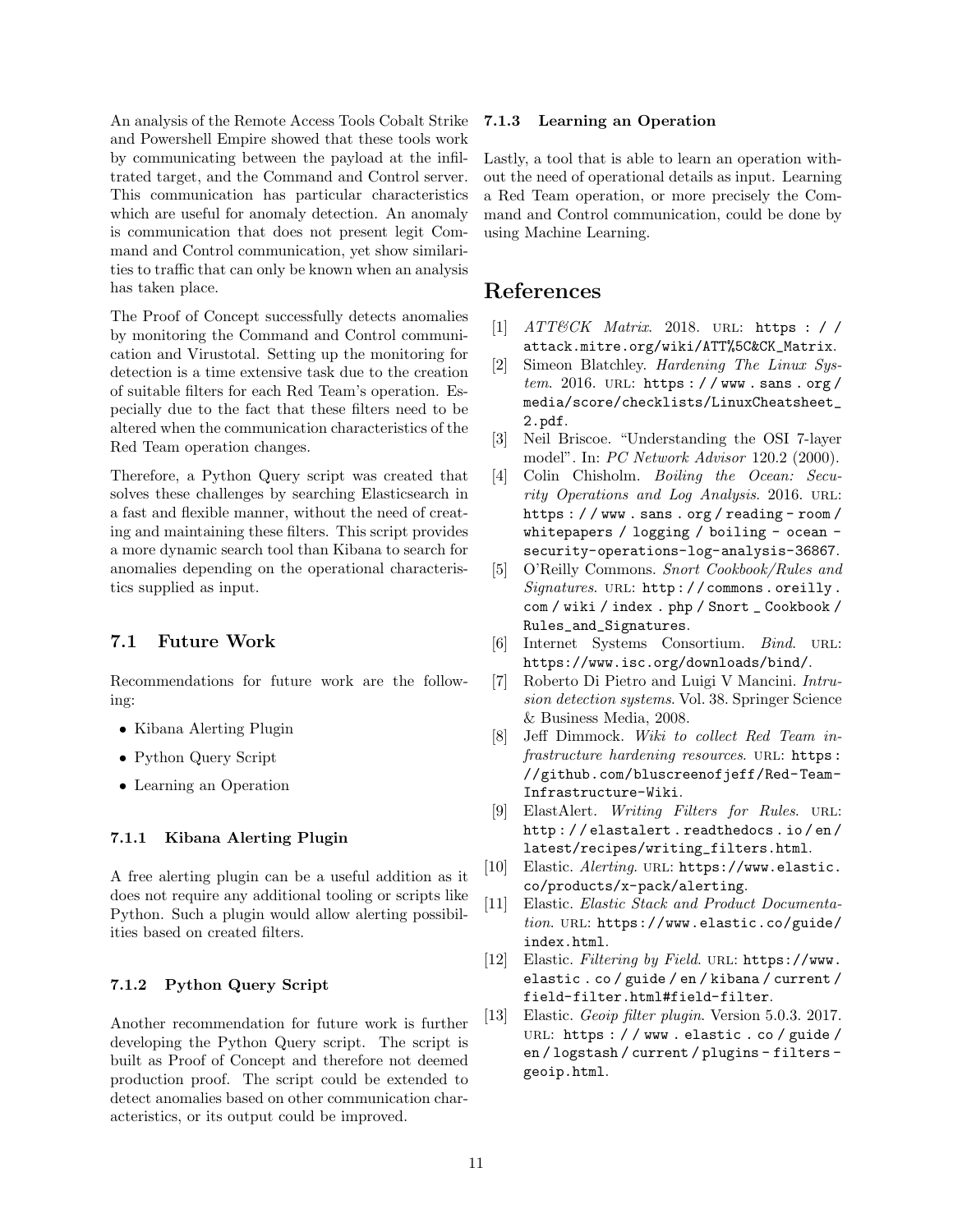- <span id="page-11-20"></span>[14] Elastic. *Query DSL*. URL: https :  $/$  / www. [elastic . co / guide / en / elasticsearch /](https://www.elastic.co/guide/en/elasticsearch/reference/current/query-dsl.html#query-dsl) [reference / current / query - dsl . html #](https://www.elastic.co/guide/en/elasticsearch/reference/current/query-dsl.html#query-dsl) [query-dsl](https://www.elastic.co/guide/en/elasticsearch/reference/current/query-dsl.html#query-dsl).
- <span id="page-11-18"></span>[15] Elastic. Useragent filter plugin. Version 3.2.2. 2017. url: [https://www.elastic.co/guide/](https://www.elastic.co/guide/en/logstash/current/plugins-filters-useragent.html) [en / logstash / current / plugins - filters](https://www.elastic.co/guide/en/logstash/current/plugins-filters-useragent.html)  [useragent.html](https://www.elastic.co/guide/en/logstash/current/plugins-filters-useragent.html).
- <span id="page-11-15"></span>[16] Elastic. What is the ELK Stack? URL: [https:](https://www.elastic.co/elk-stack) [//www.elastic.co/elk-stack](https://www.elastic.co/elk-stack).
- <span id="page-11-11"></span>[17] David Fifield et al. "Blocking-resistant communication through domain fronting". In: Proceedings on Privacy Enhancing Technologies 2015.2 (2015), pp. 46–64.
- <span id="page-11-9"></span>[18] Seham Mohamed GadAllah. The Importance of Logging and Traffic Monitoring for Information Security. 2003. URL: [https://www.sans.](https://www.sans.org/reading-room/whitepapers/logging/importance-logging-traffic-monitoring-information-security-1379) [org / reading - room / whitepapers / logging /](https://www.sans.org/reading-room/whitepapers/logging/importance-logging-traffic-monitoring-information-security-1379) [importance- logging- traffic- monitoring](https://www.sans.org/reading-room/whitepapers/logging/importance-logging-traffic-monitoring-information-security-1379)[information-security-1379](https://www.sans.org/reading-room/whitepapers/logging/importance-logging-traffic-monitoring-information-security-1379).
- <span id="page-11-21"></span>[19] Github. Elasticsearch DSL. url: [https : / /](https://github.com/elastic/elasticsearch-dsl-py) [github . com / elastic / elasticsearch - dsl](https://github.com/elastic/elasticsearch-dsl-py)  [py](https://github.com/elastic/elasticsearch-dsl-py).
- <span id="page-11-13"></span>[20] InfoSec Institute. Remote Access Tool. 2014. URL: [http://resources.infosecinstitute.](http://resources.infosecinstitute.com/remote-access-tool/) [com/remote-access-tool/](http://resources.infosecinstitute.com/remote-access-tool/).
- <span id="page-11-23"></span>[21] Kibana-API is an extension to Kibana that lets you tap in to the dashboard management board from your app and change the visualizations dynamically. url: [https://github.com/Webiks/](https://github.com/Webiks/kibana-API) [kibana-API](https://github.com/Webiks/kibana-API).
- <span id="page-11-22"></span>[22] Rick Lahaye. Python script to detect anomalies in Elasticsearch depending on the given Red Team operational details. url: [https://](https://github.com/ricklahaye/es-rt-anomalies) [github.com/ricklahaye/es-rt-anomalies](https://github.com/ricklahaye/es-rt-anomalies).
- <span id="page-11-2"></span>[23] T.A. Limoncelli, C.J. Hogan, and S.R. Chalup. The Practice of System and Network Administration. v. 1. Addison Wesley, 2016. ISBN: 9780321919168. url: [https://books.google.](https://books.google.nl/books?id=mWy2jwEACAAJ) [nl/books?id=mWy2jwEACAAJ](https://books.google.nl/books?id=mWy2jwEACAAJ).
- <span id="page-11-17"></span>[24] NGINX. NGINX Reverse Proxy. URL: [https:](https://www.nginx.com/resources/admin-guide/reverse-proxy/) [//www.nginx.com/resources/admin-guide/](https://www.nginx.com/resources/admin-guide/reverse-proxy/) [reverse-proxy/](https://www.nginx.com/resources/admin-guide/reverse-proxy/).
- <span id="page-11-16"></span>[25] NGINX. What is NGINX. URL: [https://www.](https://www.nginx.com/resources/glossary/nginx/) [nginx.com/resources/glossary/nginx/](https://www.nginx.com/resources/glossary/nginx/).
- <span id="page-11-3"></span>[26] "Operations Security (OPSEC)". In: (). URL: [https://www.dodea.edu/offices/safety/](https://www.dodea.edu/offices/safety/opsec.cfm) [opsec.cfm](https://www.dodea.edu/offices/safety/opsec.cfm).
- <span id="page-11-0"></span>[27] Pete. *Blue Team Fundamentals.* 2017. URL: [https : / / securitybytes . io / blue - team](https://securitybytes.io/blue-team-fundamentals-4ee226368b7b)  [fundamentals-4ee226368b7b](https://securitybytes.io/blue-team-fundamentals-4ee226368b7b).
- <span id="page-11-10"></span>[28] Krishna PMV. Domain Fronting - A technique used to circumvent internet censoring. 2017. url: [https : / / medium . com / %5C @](https://medium.com/%5C@pmvk/domain-fronting-a-technique-used-to-circumvent-internet-censoring-10ef1bb3db84)

[pmvk / domain - fronting - a - technique](https://medium.com/%5C@pmvk/domain-fronting-a-technique-used-to-circumvent-internet-censoring-10ef1bb3db84)  [used-to-circumvent-internet-censoring-](https://medium.com/%5C@pmvk/domain-fronting-a-technique-used-to-circumvent-internet-censoring-10ef1bb3db84)[10ef1bb3db84](https://medium.com/%5C@pmvk/domain-fronting-a-technique-used-to-circumvent-internet-censoring-10ef1bb3db84).

- <span id="page-11-12"></span>[29] Red Teaming Software. 2017. URL: https:// [attack.mitre.org/wiki/Software](https://attack.mitre.org/wiki/Software).
- <span id="page-11-1"></span>[30] Alexander Rymdeko-Harvey. "6 Red Team Infrastructure Tips". In:  $(2016)$ . URL: [https://](https://cybersyndicates.com/2016/11/top-red-team-tips/) [cybersyndicates . com / 2016 / 11 / top - red](https://cybersyndicates.com/2016/11/top-red-team-tips/)  [team-tips/](https://cybersyndicates.com/2016/11/top-red-team-tips/).
- <span id="page-11-6"></span>[31] R. Sandhu. "Role-based access control models". In: 29.2 (1996), pp. 38–47. issn: 0018-9162.
- <span id="page-11-5"></span>[32] Marc Smeets. Red Team Security Controls. Interview. 2018.
- <span id="page-11-4"></span>[33] Jun Sun, Punit Ahluwalia, and Kai S. Koong. "The more secure the better? A study of information security readiness". In: *Industrial Man*agement  $\&$  Data Systems 111.4 (2011), pp. 570– 588. doi: [10.1108/02635571111133551](https://doi.org/10.1108/02635571111133551).
- <span id="page-11-8"></span>[34] Vectra. Five ways cybercriminals conceal command-and-control communications. URL: [https : / / vectra . ai / assets /](https://vectra.ai/assets/cybercriminals-conceal-command-and-control.pdf) [cybercriminals - conceal - command - and](https://vectra.ai/assets/cybercriminals-conceal-command-and-control.pdf)  [control.pdf](https://vectra.ai/assets/cybercriminals-conceal-command-and-control.pdf).
- <span id="page-11-14"></span>[35] Virustotal. Virustotal. URL: https://www. [virustotal.com/#/home/search](https://www.virustotal.com/#/home/search).
- <span id="page-11-19"></span>[36] Virustotal Lookup filter for Logstash. URL: [https://github.com/coolacid/logstash](https://github.com/coolacid/logstash-filter-virustotal)[filter-virustotal](https://github.com/coolacid/logstash-filter-virustotal).
- <span id="page-11-7"></span>[37] Hazen Weber. Role-Based Access Control: The NIST Solution. 2003. URL: https : / / www. [sans . org / reading - room / whitepapers /](https://www.sans.org/reading-room/whitepapers/sysadmin/role-based-access-control-nist-solution-1270) [sysadmin / role - based - access - control](https://www.sans.org/reading-room/whitepapers/sysadmin/role-based-access-control-nist-solution-1270)  [nist-solution-1270](https://www.sans.org/reading-room/whitepapers/sysadmin/role-based-access-control-nist-solution-1270).
- <span id="page-11-24"></span>[38] Yelp. Easy & Flexible Alerting With ElasticSearch. URL: [https : / / github . com / Yelp /](https://github.com/Yelp/elastalert) [elastalert](https://github.com/Yelp/elastalert).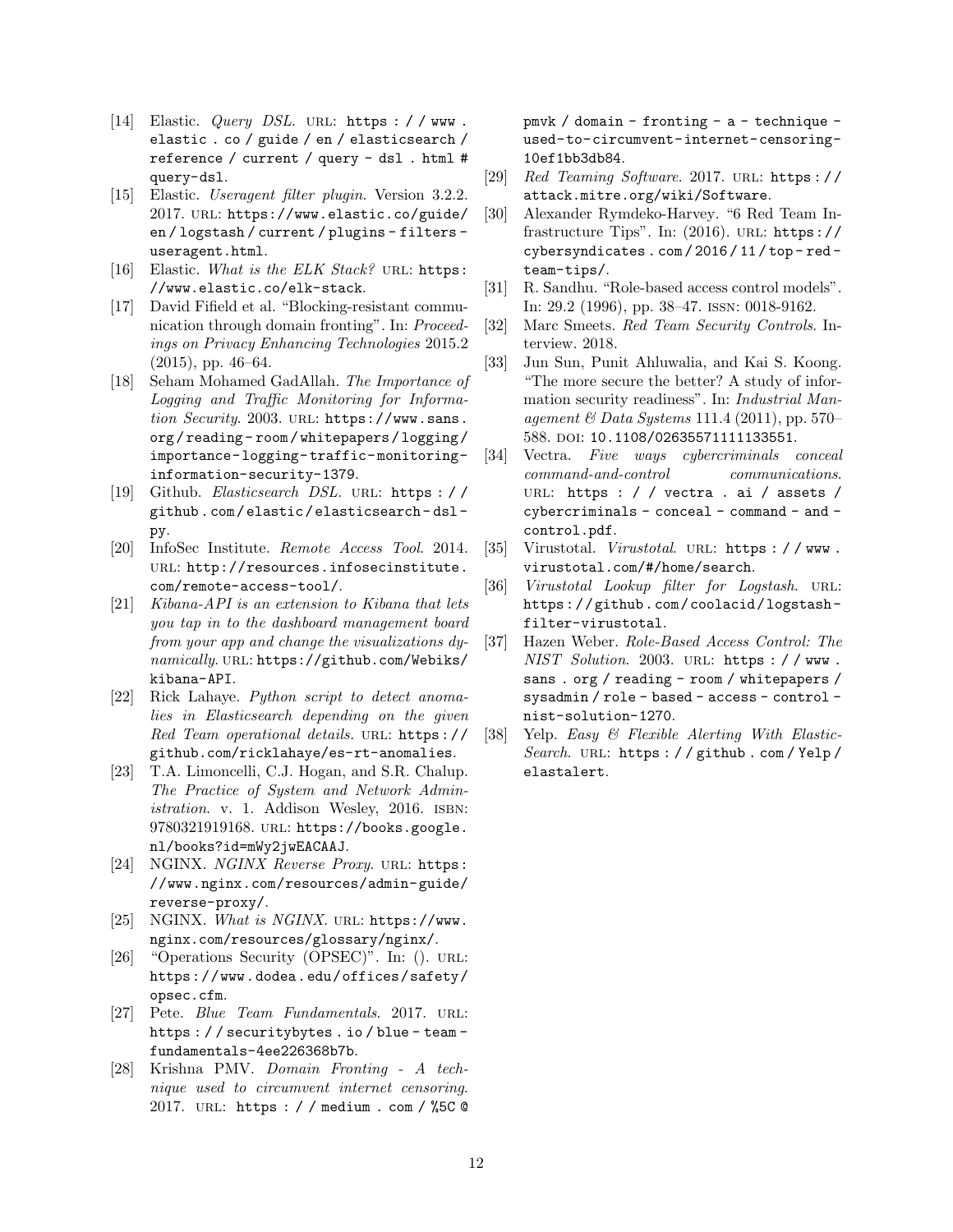# Appendix

## Bind

```
input \{file \{path \Rightarrow [ "/var/log/named-query.log" ]
     start\_position \implies "beginning"type \Rightarrow "dns"}
}
filter {
  if [ype] = "dns"grok {
    match => { "message " => "%{MONTHDAY: day}−%{MONTH: month}−%{YEAR: ye a r } %{TIME: time }
         queries: info: client \%{IP:client_ip}\#%{DATA:client_port} \(%{DATA:query_record }\):
          query : %{DATA: query_record2} %{DATA: dns_type} %{DATA: query_type} %{DATA: query_flags
         \} \ ( \%{IP: query\_resolver}) \}
  geoip {
    source \Rightarrow " [ client_ip ]"
  }
     mutate {
       add_field \Rightarrow { "timestamp" \Rightarrow "%{day}-%{month}-%{year} %{time}" }
     }
     date {
       match \implies [ "timestamp", "dd-MMA-YYYY HH:mm: ss . SSS" ]
     }
  }
}
output {
  elasticsearch {
    hosts \Rightarrow ["10.0.0.1:9200"]
     manage_template \Rightarrow false
    index \implies "packetbeat - %{+YYYMM. dd}""}
}
```
<span id="page-12-0"></span>Figure 4: Logstash Configuration for Bind Logging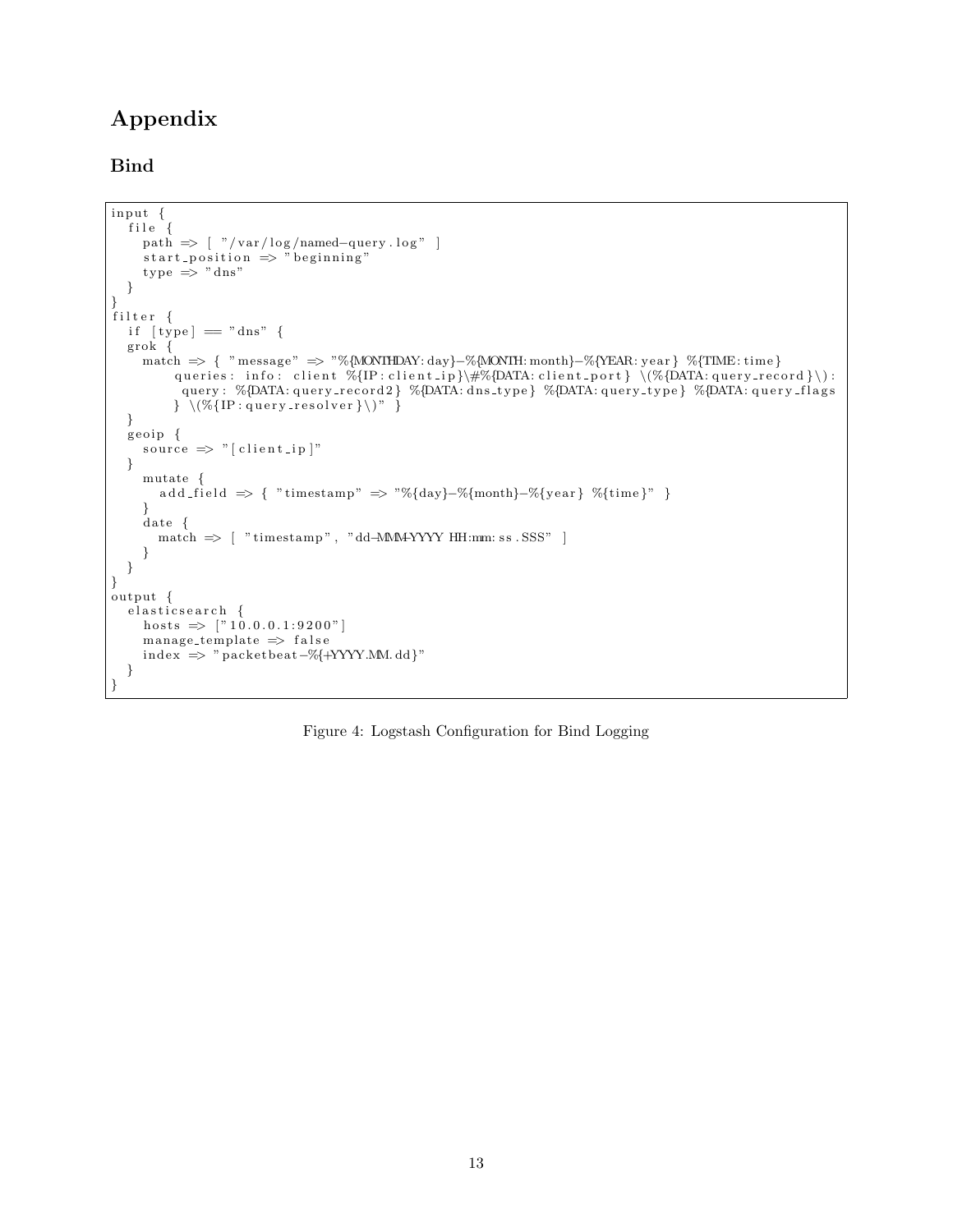```
{
 " _index": " packetbeat -2018.02.18",
 " t ype": "\dot{doc}",
 " \, i d " : " NMswq2EBFkNXLp60AncU" ,
 "-version": 1,
   \_score": null," _source ": {
    " query_resolver": "145.100.104.125",
    " year ": "2018",
    " query_type": "A",
    "day": "19"," query_flags": "−EDC"
    "\text{ time}\overset{\circ}{\cdot}: "\overrightarrow{00.11:45.092"},
    " query_record ": " rt -1. very . legit . domain . tours . prac . os 3 . nl",
    " client_port ": "48848",
    " timestamp": "19−Feb−2018 00:11:45.092",
    " client_i p" : " 173.194.170.75"," query_record2": "rt-1.very.legit.domain.tours.prac.os3.nl",
    " path": "/var/log/named-query .log",
    " tags": "",
    "message": "19-Feb-2018 00:11:45.092 queries: info: client 173.194.170.75#48848 (rt-1.
         very . legit . domain . tours . prac . os 3 . nl) : query : rt -1. very . legit . domain . tours . prac . os 3 .
         nl IN A -EDC (145.100.104.125)",
    "@timestamp": "2018-02-18T23:11:45.092Z",
    " geoip": {
      n_{\rm ip}": "173.194.170.75",
      " country_name": "Netherlands",
      " country_code 3" : "NL"," continent_code": "EU""location": {
         " \text{lon} " : 4.8995," lat ": 52.3824
       } ,
       " latitude ": 52.3824,
       " timez one " : " Europe /Amsterdam " ,
       " country_code2": "NL",
      " longitude": 4.8995
    } ,
    "\otimes \text{version}\," : "1"," host": "tours"
    " dns_type": "IN",
    " type": "\frac{1}{\pi}",
    "month": "Feb"
  }
}
```
<span id="page-13-0"></span>Figure 5: Elasticsearch Log Output for Bind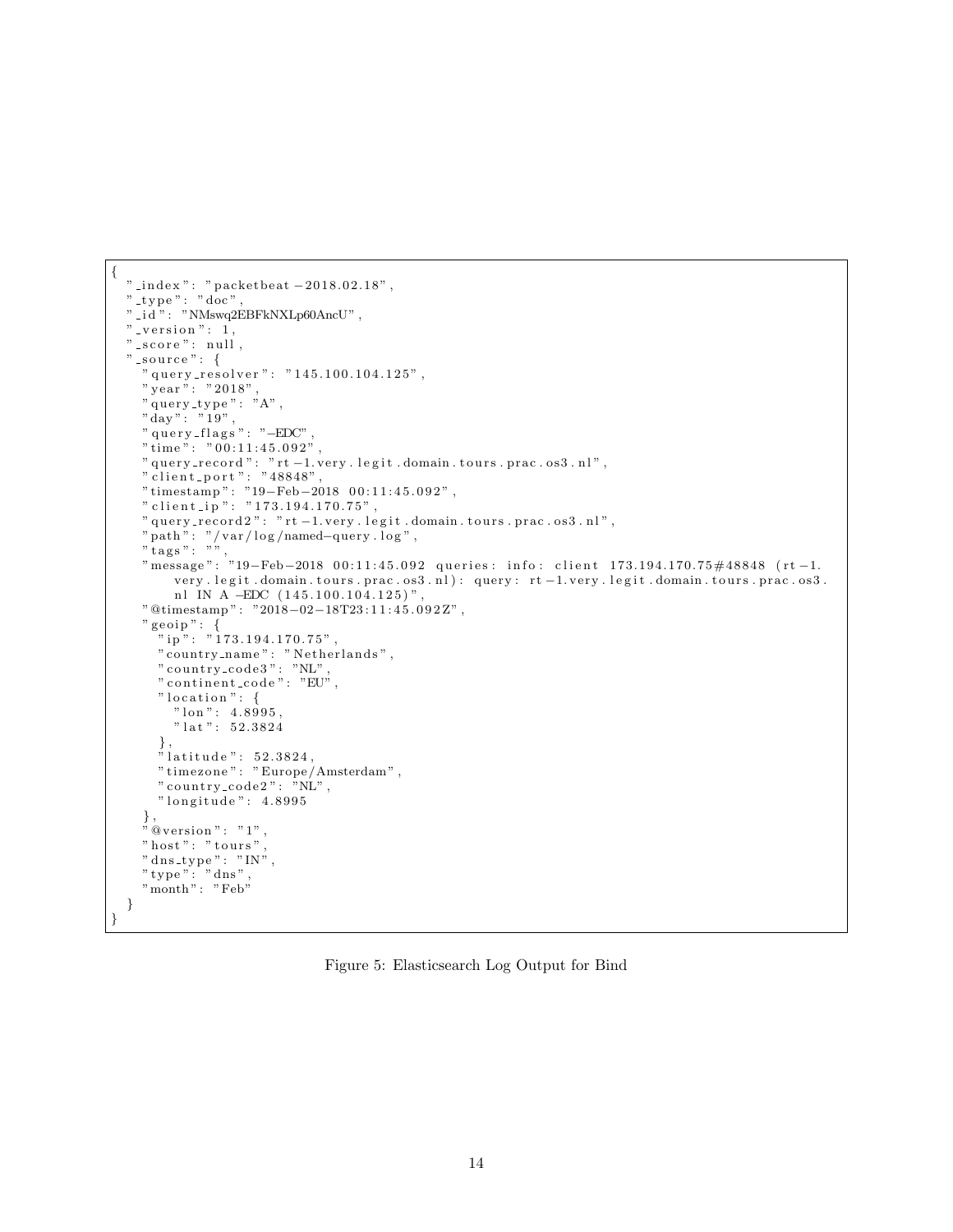## NGINX

```
server {<br>listen
               443 ssl;
  server_name rt -1. very. legit.domain.tours.prac.os3.nl;
  ssl_certificate /etc/letsencrypt/live/rt-1.very.legit.domain.tours.prac.os3.nl/fullchain.
     pem ;
  ssl_certificate_key /etc/letsencrypt/live/rt-1.very.legit.domain.tours.prac.os3.nl/privkey
      . pem ;
  location / \{root html;
   index index.html index.htm;
    proxy_set_header X-Real-IP $remote_addr;
    proxy_pass http://145.100.111.131;
 }
}
```
<span id="page-14-0"></span>Figure 6: NGINX Revere Proxy Configuration

## Packetbeat

```
input {
  beats {
     port \Rightarrow 5044
     host \Rightarrow "10.0.0.1"
     \text{ss1} \Rightarrow \text{true}ss1_cc ertificate \Rightarrow "/etc/pki/tls/certs/logstash-forwarder.crt"
     ssl\_key \implies "/etc/pki/tls/private/logstash-forwarder.key"
  }
}
filter {
   if [\text{type}] = "http"mutate { copy \Rightarrow { "[http][request][headers][x-real-ip]" \Rightarrow "client_ip" }
  }
  geoip { source \Rightarrow " [client_ip]" }
  useragent {
     \text{source} \Rightarrow " [http | [ request ] [ headers | [ user-agent ]"
     target \implies " [access ] [agent]"
  }
}
output {
  elasticsearch {
     hosts \Rightarrow ["10.0.0.1:9200"]
     mange_ttemplate \Rightarrow false
     index => "packetbeat−%{+YYYY.MM.dd}"
  }
}
```
<span id="page-14-1"></span>Figure 7: Logstash Configuration for Packetbeat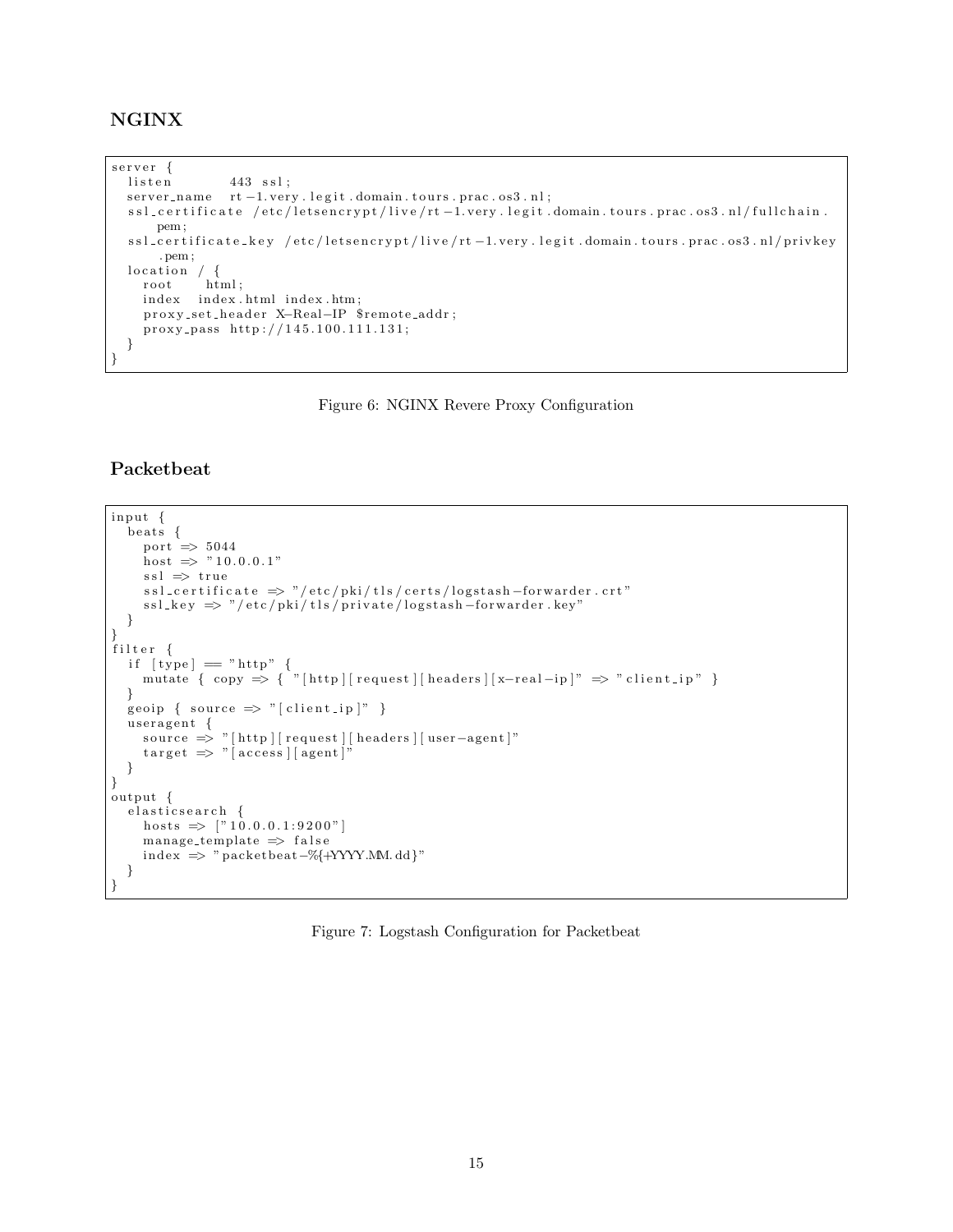```
{
  " _index ": " packetbeat -2018.01.29" ,
  " _t y p e " : " doc" ,
  "-id ": "XcqgQmEBFkNXLp60qk9z",
  " -version " : 1,
 " _score ": null,
  " _source ": {
     " proc " : " "" query": "GET / legit/communication/uri/to/filter/width/news.php",
     " beat " : \"name": "redirect",
       " hostname": " redirect",
       " version ": "6.1.2"
     } ,
     "ip": "145.100.111.130",
    " \verb"path" : \text{\texttt"}/ \texttt{legit}/ \texttt{communication}/ \texttt{uri}/ \texttt{to}/ \texttt{filter}/ \texttt{width}/ \texttt{news}. \texttt{php"} \, ," method " : "GET" ,
     " real_ip ": "145.100.102.52" ,
    "@timestamp": "2018-01-29T15:54:40.294Z",
    " client_proc" : "" host": "reflect"," port": 80," client_server": "",
    " direction": "in",
    " status": "OK",
    " geoip" : \{" country_code2": "NL",
       " counting\_code3" : "NL"" \text{ ip} " : "145.100.102.52"" city_name": "Amsterdam",
       " timezone " : " Europe / Amsterdam " ,
       " region_name": "North Holland",
       " postal_code": "1091",
       " country_name" : " Netherlands" ,
      " continent_code": "EU",
       " latitude ": 52.35,
       " longitude ": 4.9167,
       " region_code": "NH",
       "location": {
         " \text{lon} " : 4.9167," lat ": 52.35}
    } ,
    \frac{1}{n} client_port": 50850,
    " tags ": ""
    " server": ""
    " responsetime": 7,
    " client_ip": "145.100.102.52",
     " type " : " h t tp " ,
     "\otimes \text{version}" : "1",
```
<span id="page-15-0"></span>Figure 8: Elasticsearch Log Output Part (1/2)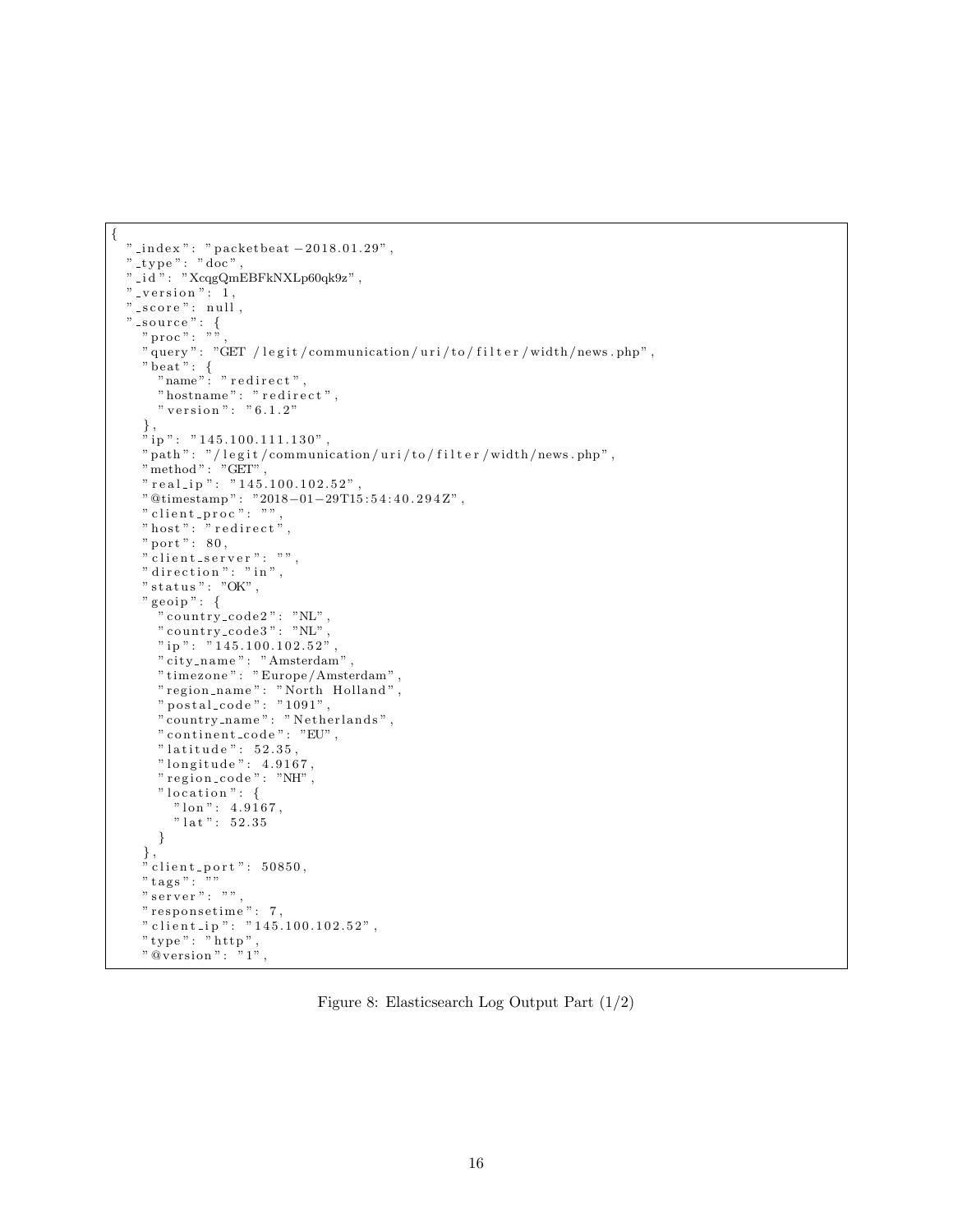```
" http": {
      " response": {
         " headers": {
            " server ": " Microsoft –IIS /7.5" ,
            "pragma " : "no−c ache " ,
            " date": "Mon, 29 Jan 2018 15:54:40 GMT",
            " content-type": "text/html; charset=utf-8",
            " content−length": 1241,
            " cache-control ": "no-cache, no-store, must-revalidate",
           " expires ": "0"} ,
         " phrase ": "OK",
         " code " : 200
       } ,
       " request " : {
         " params": "",
         " headers": {
            " cookie ": " session=bbXiBbbYS2lzfHCBbZaS+KYGeo0=" ,
           " host" : "145.100.111.130"," connection": " close",
           " content-length": 0,
            "x−real-ip": "145.100.102.52",
            "user−agent": "Mozilla/5.0 (Windows NT 6.1; WOW64; Trident/7.0; rv:11.0) like
                Gecko"
        }
      }
     } ,
     " bytes_out ": 1468,
    " bytes_in": 263,
     " \mathsf{access}\ " : \ \{" agent": {
         " major": "11",
        "name" : "IE" ," device " : " Other " ,
         " build ": "",
         " os" : "Windows 7"," os_name": "Windows 7",
         " minor ": "0"}
    }
  } ,
  " fields": {
    "@timestamp " : [
      "2018−01−29T15 : 5 4 : 4 0 . 2 9 4 Z"
    ]
  } ,
}
```
<span id="page-16-0"></span>Figure 9: Elasticsearch Log Output Part (2/2)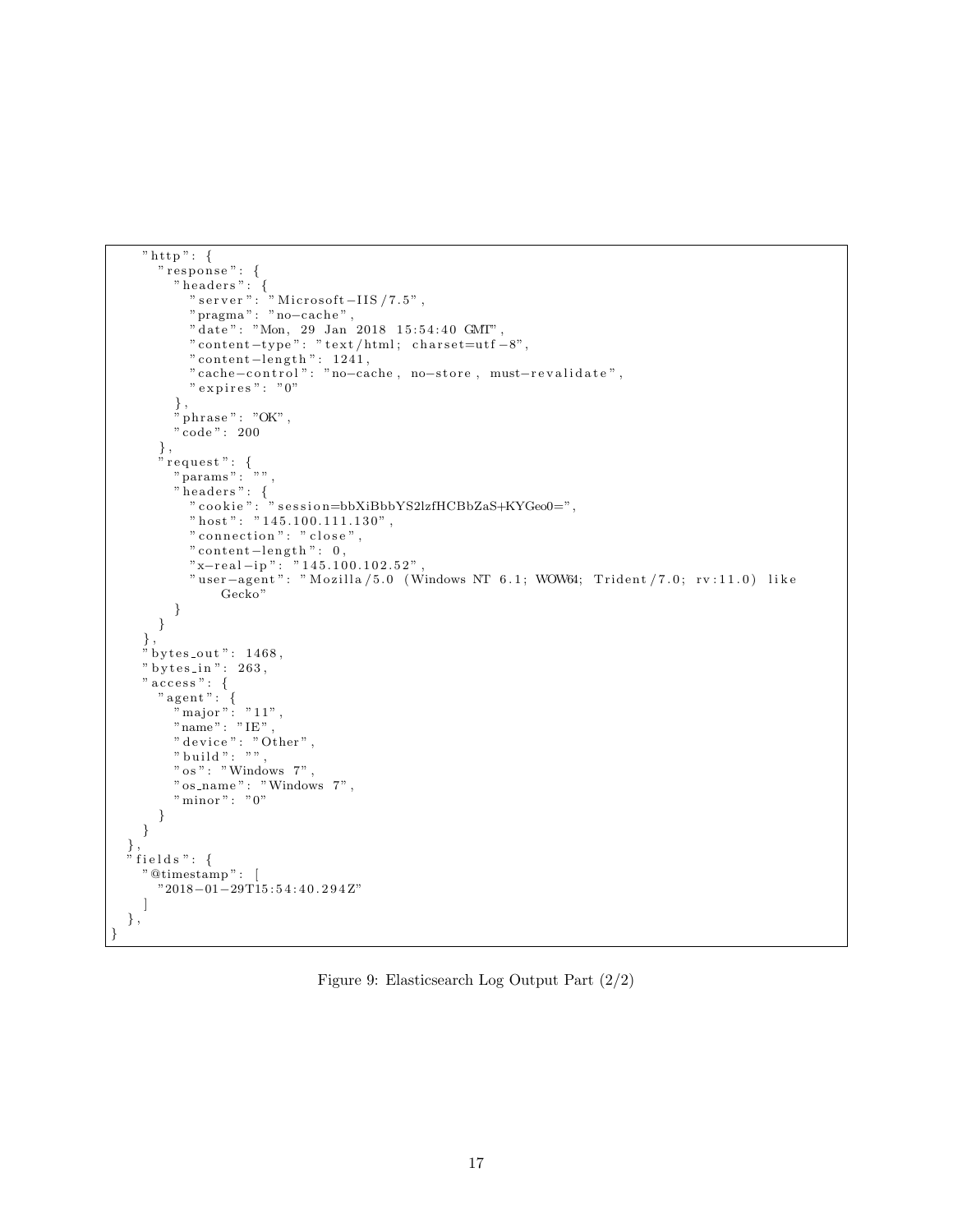## Virustotal

```
input {
  tcp {
     host \Rightarrow "10.0.0.1"
     port \Rightarrow 9563
     code c = > is on}
}
filter {
  mutate {
     add\_tag \implies \lceil "md5" \rceil}
   virustotal {
      apikey \Rightarrow "X"
  elasticsearch {
     hosts \Rightarrow ["10.0.0.1:9200"]
     manage_template \Rightarrow false
     index \Rightarrow " packetbeat –%{+YYYY.MM.dd}"
  }
}
```
## <span id="page-17-0"></span>Figure 10: Logstash Configuration for Virustotal

```
{
  " _index ": " packetbeat −2018.01.30" ,
  " _t y p e " : " doc" ,
  " i d " : "usqQRmEBFkNXLp60UlZs" ,
  " -version": 1,
  " _score ": null
  " _source ": {
     "\otimes \text{version}\," : "1"," virustotal" : \{" verbose_msg": "The requested resource is not among the finished, queued or pending
           scans",
      " resource" : "21946 da169869cc9033cee0b017a8dcf",
      " response_code": 0
    } ,
    "host": "teamserver","@metdata " : {
      \sum_{i=1}^{\infty} ip_address": "145.100.111.131"
     } ,
     "@timestamp " : "2018−01−30T10 : 1 5 : 1 8 . 6 0 0 Z" ,
    " file ": \sqrt{tmp/unique\_malloware . bat}",
     " tags": [
       "md5"
     ] ,
     \text{"md5"}: \ \text{"21946 da169869cc9033cee0b017a8dcf"}\,," port ": 37450
  } ,
  " fields": {
    "@timestamp " : [
      "2018−01−30T10 : 1 5 : 1 8 . 6 0 0 Z"
    ]
  }
}
```
<span id="page-17-1"></span>Figure 11: Elastisearch Log Output for Virustotal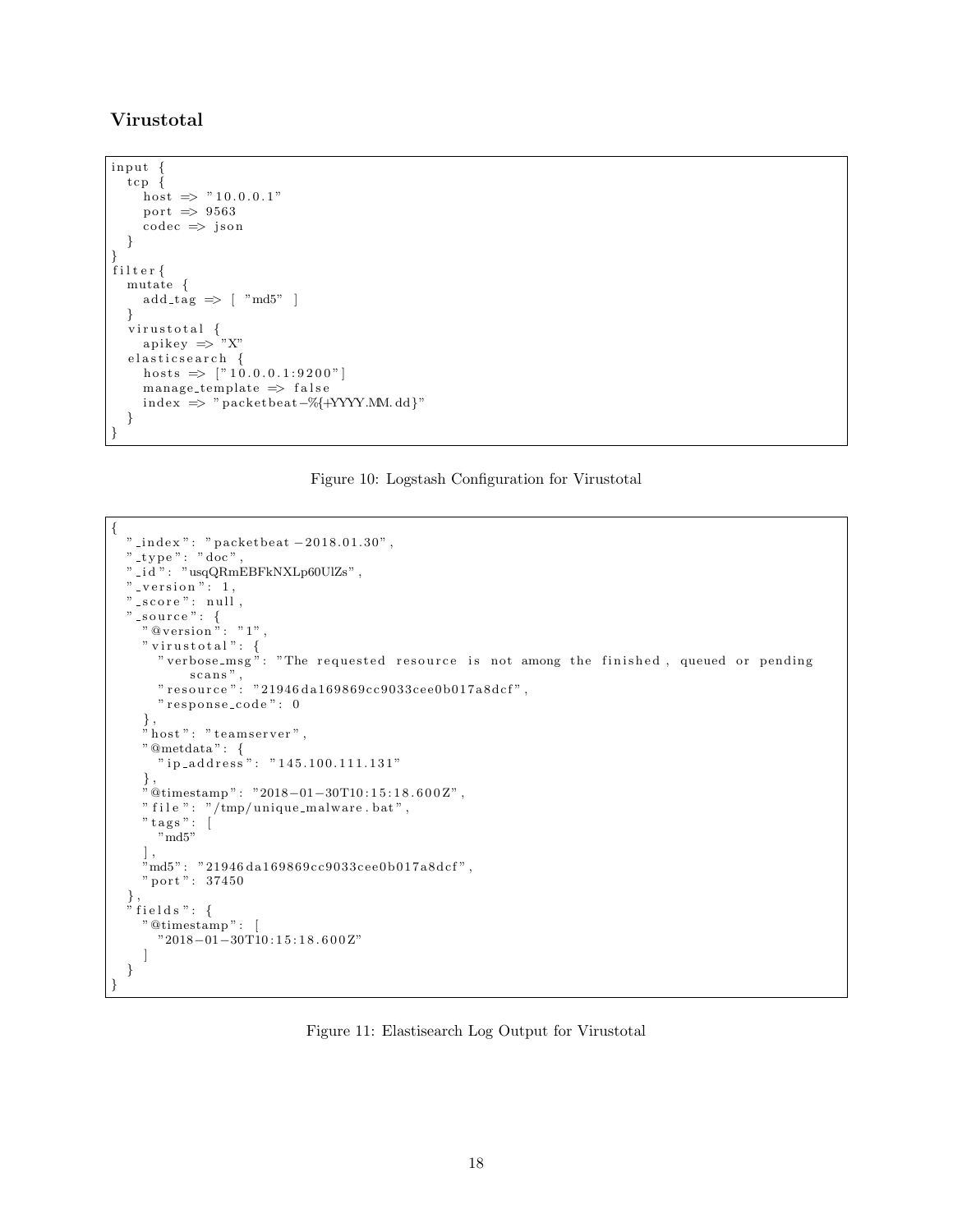```
\#!/usr/bin/pythonimport hashlib
import threading
import socket
import json
import sys
HOST = '10.0.0.1'PORT = 9563
file_name = "/tmp/angry-payload.bat"with open(file_name) as file_to-check:
  data = file_to_check.read()md5 = hashlib.md5(data) . hexdigest ()\mathrm{msg} = "\{\backslash "md5 \backslash " : \backslash " \{\backslash " , \backsim " file \backslash " : \backslash " \{\backslash " \}\backslash " } \text{ format} (\mathrm{md5}, \ \text{file_name})try :
  sock = socket.socket(socket.AF\_INET, socket.SOKSTREAM)except socket.error, msg:
  sys.stderr.write ("[ERROR] \% \n" \ msg[1])
  sys. exist(1)try :
  sock.connect ((HOST, PORT))
except socket.error, msg:
  sys.stderr.write("[ERROR] \mathcal{S}_s \nightharpoonup " \% msg[1])
  sys \cdot exit (2)def \; send\_to\_logstash():
  {\rm threading. \, Timer\,} (300.0, \; {\rm send\_to\_logstash\,}). start ()
  sock.send (msg)
send_to_logstash()
```
<span id="page-18-0"></span>Figure 12: Python Virustotal Script to Send Hash to Logstash